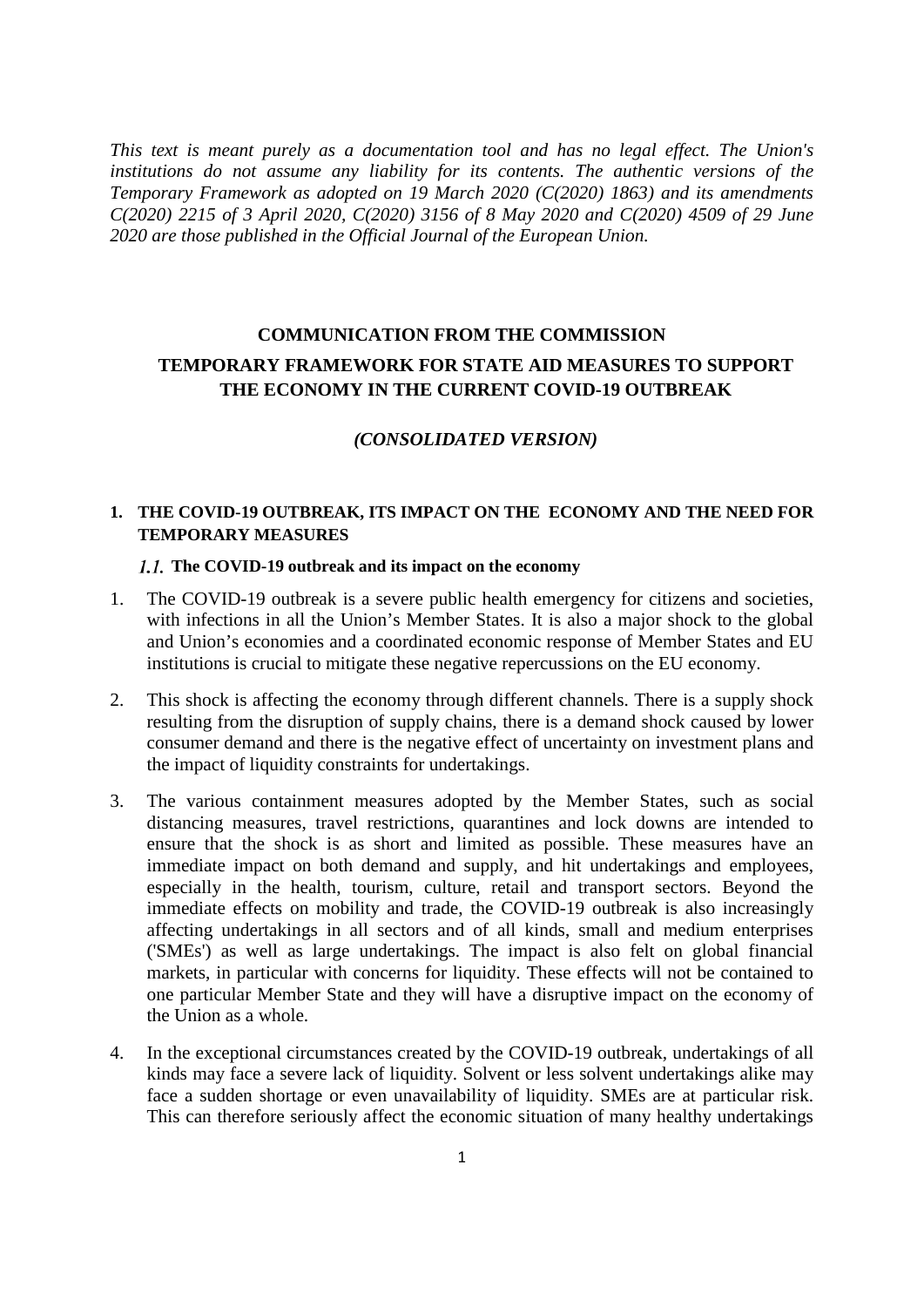and their employees in the short and medium term, while having also longer-lasting effects by endangering their survival.

- 5. Banks and other financial intermediaries have a key role to play in dealing with the effects of the COVID-19 outbreak, by maintaining the flow of credit to the economy. If the flow of credit is severely constrained, economic activity will decelerate sharply, as undertakings struggle to pay their suppliers and employees. Against this background, it is appropriate that Member States can take measures to incentivise credit institutions and other financial intermediaries to continue to play their role in continuing supporting economic activity in the EU.
- 6. Aid granted by Member States under Article 107(3)(b) TFEU under this Communication to undertakings, which is channelled through banks as financial intermediaries, benefits those undertakings directly. Such aid does not have the objective to preserve or restore the viability, liquidity or solvency of banks. Similarly, aid granted by Member States to banks under Article 107(2)(b) TFEU to compensate for direct damage suffered as a result of the COVID-[1](#page-1-0)9 outbreak<sup>1</sup> does not have the objective to preserve or restore the viability, liquidity or solvency of an institution or entity. As a result, such aid would not be qualified as extraordinary public financial support under the Directive 2014/59/EU of the European Parliament and of the Council (the BRRD)<sup>[2](#page-1-1)</sup> nor under the Regulation  $806/2014$  of the European Parliament and of the Council (the SRM Regulation)<sup>[3](#page-1-2)</sup>, and would also not be assessed under the State aid rules  $4$  applicable to the banking sector.<sup>[5](#page-1-4)</sup>
- *7. If due to the COVID-19 outbreak, banks would need extraordinary public financial support (see Article 2 (1)(28) BRRD and Article 3 (1)(29) SRMR) in the form of liquidity, recapitalisation or impaired asset measure, it will have to be assessed whether the measure meets the conditions of Article 32(4)(d) (i), (ii) or (iii) of the BRRD and Article 18(4)(d)(i), (ii) or (iii) of the SRMR. Where the latter conditions are fulfilled, the bank receiving such extraordinary public financial support would not be deemed to be failing-*

<u>.</u>

<span id="page-1-0"></span><sup>&</sup>lt;sup>1</sup> Such aid must be notified by Member States and the Commission will assess it under Article 107(2)(b) TFEU. <sup>2</sup> OJ L 173, 12.6.2014, p. 190–348.

<span id="page-1-2"></span><span id="page-1-1"></span><sup>3</sup> OJ L 225, 30.7.2014, Article 3 (1)(29) of the SRM Regulation.

<span id="page-1-3"></span><sup>4</sup> Communication on the recapitalisation of financial institutions in the current financial crisis: limitation of aid to the minimum necessary and safeguards against undue distortions of competition ("Recapitalisation Communication") (OJ C 10, 15.1.2009, p. 2), Communication from the Commission on the treatment of impaired assets in the Community financial sector ("Impaired Assets Communication") (OJ C 72, 26.3.2009, p. 1), Communication on the return to viability and the assessment of restructuring measures in the financial sector in the current crisis under the State aid rules ("Restructuring Communication") (OJ C 195, 19.8.2009, p. 9), Communication from the Commission on the application, from 1 January 2011, of State aid rules to support measures in favour of financial institutions in the context of the financial crisis ("2010 Prolongation Communication") (OJ C 329, 7.12.2010, p. 7), Communication from the Commission on the application, from 1 January 2012, of State aid rules to support measures in favour of financial institutions in the context of the financial crisis ("2011 Prolongation Communication") (OJ C 356, 6.12.2011, p. 7), Communication from the Commission on the application, from 1 August 2013, of State aid rules to support measures in favour of banks in the context of the financial crisis ("2013 Banking Communication") (OJ C 216, 30.7.2013, p. 1).

<span id="page-1-4"></span><sup>5</sup> Any measures to support credit institutions or other financial institutions that constitute State aid in the meaning of Article 107(1) TFEU, which fall outside the present Communication or are not covered by Article 107(2)(b) TFEU must be notified to the Commission and shall be assessed under the State aid rules applicable to the banking sector.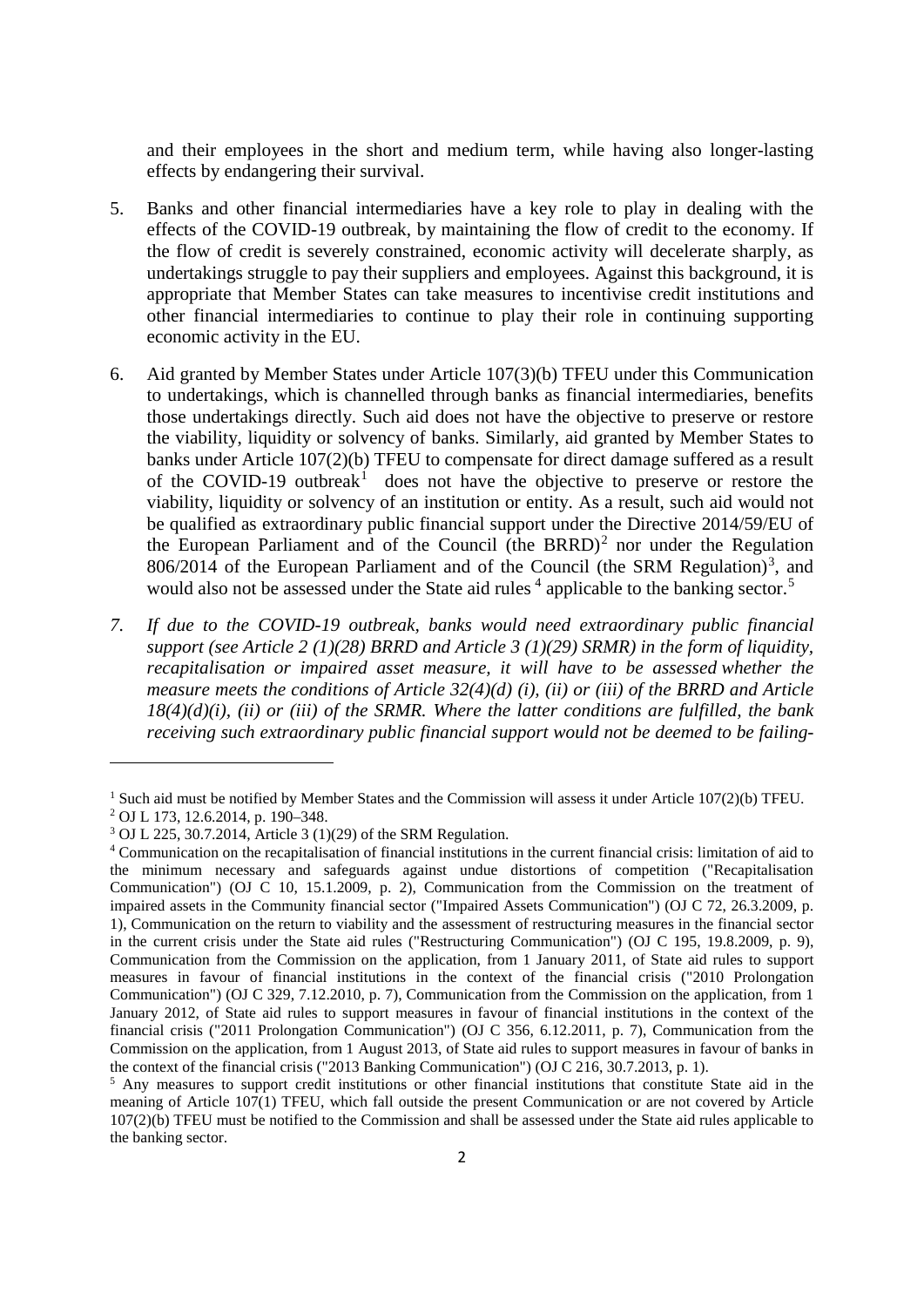*or-likely-to-fail. To the extent such measures address problems linked to the COVID-19 outbreak, they would be deemed to fall under point 45 of the 2013 Banking*  Communication<sup>[6](#page-2-0)</sup>, which sets out an exception to the requirement of burden-sharing by *shareholders and subordinated creditors.*

- 8. Undertakings may not only face insufficient liquidity, but they may also suffer significant damage because of the COVID-19 outbreak. The exceptional nature of the COVID-19 outbreak means that such damages could not have been foreseen, are of a significant scale and hence put undertakings in conditions that sharply differ from the market conditions in which they normally operate. Even healthy undertakings, well prepared for the risks inherent to the normal course of business, can struggle in these exceptional circumstances, to such an extent that their viability may be undermined.
- *9. The COVID-19 outbreak poses the risk of a serious downturn affecting the whole economy of the EU, hitting businesses, jobs and households. Well-targeted public support is needed to ensure that sufficient liquidity remains available in the markets, to counter the damage inflicted on healthy undertakings and to preserve the continuity of economic activity during and after the COVID-19 outbreak. Furthermore, Member States can decide support to operators in the travel and tourism industry to ensure that reimbursement claims caused by the COVID-19 outbreak are satisfied with a view to ensuring the protection of passenger and consumer rights, and equal treatment of passengers and travellers. Given the limited size of the EU budget, the main response will come from Member States' national budgets. EU State aid rules enable Member States to take swift and effective action to support citizens and undertakings, in particular SMEs, facing economic difficulties due to the COVID-19 outbreak.*

### **The need for close European coordination of national aid measures**

10. Targeted and proportionate application of EU State aid control serves to make sure that national support measures are effective in helping the affected undertakings during the COVID-19 outbreak but also that they allow them to bounce back from the current situation, keeping in mind the importance of meeting the green and digital twin transitions in accordance with EU objectives. Likewise, EU State aid control ensures that the EU Internal Market is not fragmented and that the level playing field stays intact. The integrity of the Internal Market will also lead to a faster recovery. It also avoids harmful subsidy races, where Member States with deeper pockets can outspend neighbours to the detriment of cohesion within the Union.

### **The need for appropriate State aid measures**

 $\overline{\phantom{a}}$ 

11. In the overall effort of Member States to tackle the effects of the COVID-19 outbreak on their economy, this Communication sets out the possibilities Member States have under EU rules to ensure liquidity and access to finance for undertakings, especially SMEs that

<span id="page-2-0"></span><sup>6</sup> Communication from the Commission on the application, from 1 August 2013, of State aid rules to support measures in favour of banks in the context of the financial crisis, OJ C 216, 30.7.2013, p. 1–15.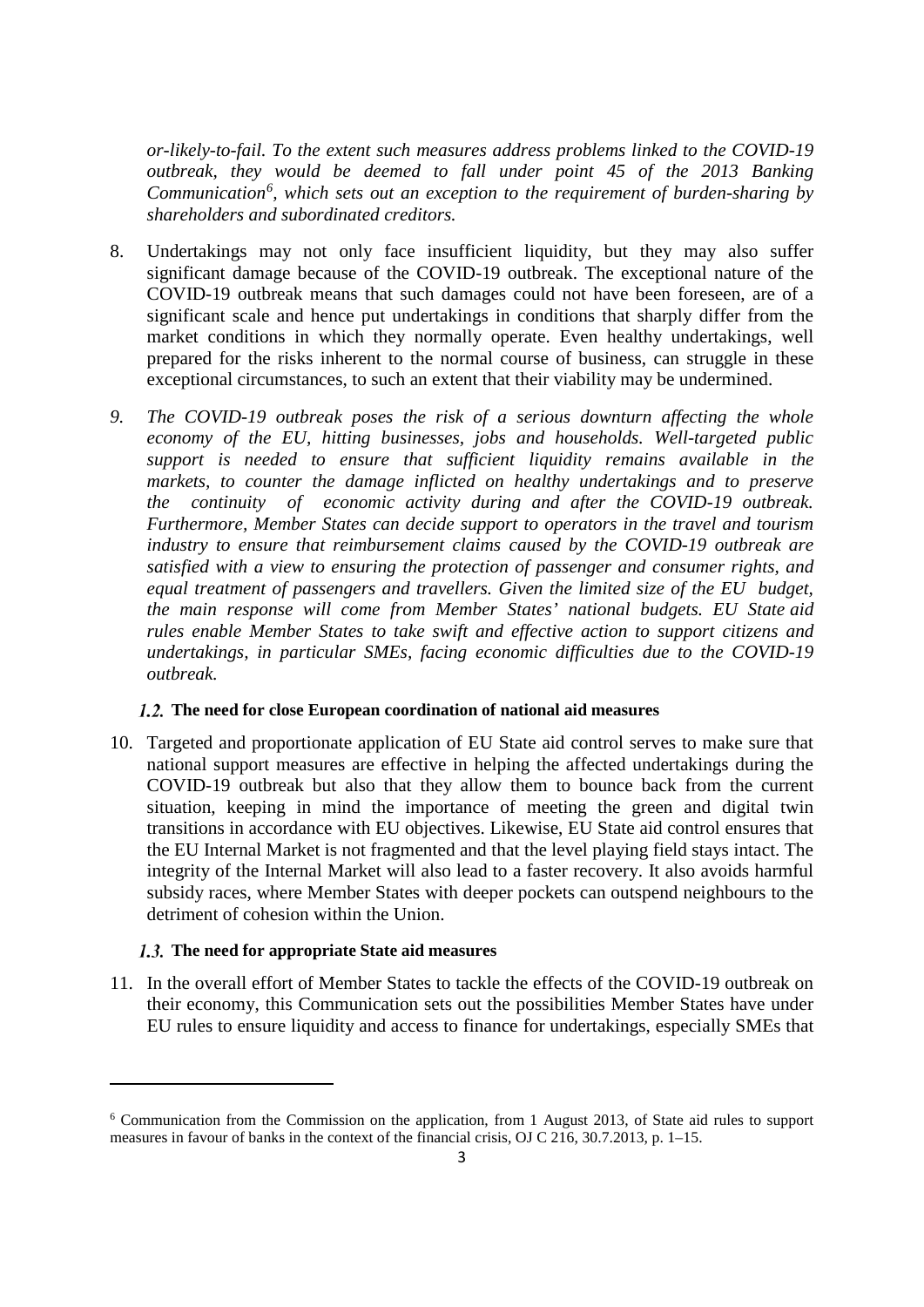face a sudden shortage in this period in order to allow them to recover from the current situation.

- 12. The Commission set out in the Communication on a Coordinated economic response to the COVID-19 outbreak of 13 March  $2020<sup>7</sup>$  $2020<sup>7</sup>$  $2020<sup>7</sup>$  the various options available to Member States outside the scope of EU State aid control and which they may put in place without the involvement of the Commission. These include measures applicable to all undertakings regarding wage subsidies, suspension of payments of corporate and value added taxes or social welfare contributions, or financial support directly to consumers for cancelled services or tickets not reimbursed by the concerned operators.
- *13. Member States may also design support measures in line with Block Exemption Regulations[8](#page-3-1) without the involvement of the Commission.*
- 14. In addition, on the basis of Article 107(3)(c) TFEU and as further specified in the Rescue and Restructuring State aid Guidelines, Member States can notify to the Commission aid schemes to meet acute liquidity needs and support undertakings facing financial difficulties, also due to or aggravated by the COVID-1[9](#page-3-2) outbreak<sup>9</sup>.
- 15. Furthermore, on the basis of Article 107(2)(b) TFEU Member States can also compensate undertakings in sectors that have been particularly hit by the outbreak (e.g. transport, tourism, culture, hospitality and retail) and/or organisers of cancelled events for damages suffered due to and directly caused by the outbreak. Member States can notify such damage compensation measures and the Commission will assess them directly under Article  $107(2)(b)$  $107(2)(b)$  TFEU.<sup>10</sup> The principle of 'one time last time'<sup>[11](#page-3-4)</sup> of the Rescue and Restructuring Guidelines does not cover aid that the Commission declares compatible under Article 107(2)(b) TFEU, since the latter type of aid is not *"rescue aid, restructuring aid or temporary restructuring support"* within the meaning of point 71 of the Rescue and Restructuring Guidelines. Therefore, Member States may compensate under Article 107(2)(b) TFEU the damages directly caused by the COVID-19 outbreak to undertakings that have received aid under the Rescue and Restructuring Guidelines.

<span id="page-3-0"></span><sup>7</sup> Communication from the Commission to the European Parliament, the European Council, the Council, the European Central Bank, the European Investment Bank and the Eurogroup on Coordinated economic response to the COVID-19 Outbreak, COM(2020) 112 final of 13.03.2020.

<span id="page-3-1"></span>*<sup>8</sup> Commission Regulation (EU) No 651/2014 of 17 June 2014 declaring certain categories of aid compatible with the internal market in application of Articles 107 and 108 of the Treaty, OJ L 187 of 26.6.2014, p. 1, Commission Regulation (EC) No 702/2014 of 25 June 2014 declaring certain categories of aid in the agricultural and forestry sectors and in rural areas compatible with the internal market in application of Articles 107 and 108 of the Treaty on the Functioning of the European Union, OJ L 193, 1.7.2014, p. 1 and Commission Regulation (EU) No 1388/2014 of 16 December 2014 declaring certain categories of aid to undertakings active in the production, processing and marketing of fishery and aquaculture products compatible with the internal market in application of Articles 107 and 108 of the Treaty on the Functioning of the European Union OJ L 369, 24.12.2014, p. 37.* 

<span id="page-3-2"></span><sup>9</sup> Guidelines on State aid for rescuing and restructuring non-financial undertakings in difficulty, OJ C 249, 31.7.2014, p.1. The Commission has authorised various schemes in nine different Member States.

<span id="page-3-3"></span><sup>&</sup>lt;sup>10</sup> See for example, Commission decision SA. 56685, Denmark - Compensation scheme for cancellation of events related to COVID-19,

https://ec.europa.eu/competition/state\_aid/cases1/202011/285054\_2139535\_70\_2.pdf.<br><sup>11</sup> See section 3.6.1 of the Rescue and Restructuring Guidelines.

<span id="page-3-4"></span>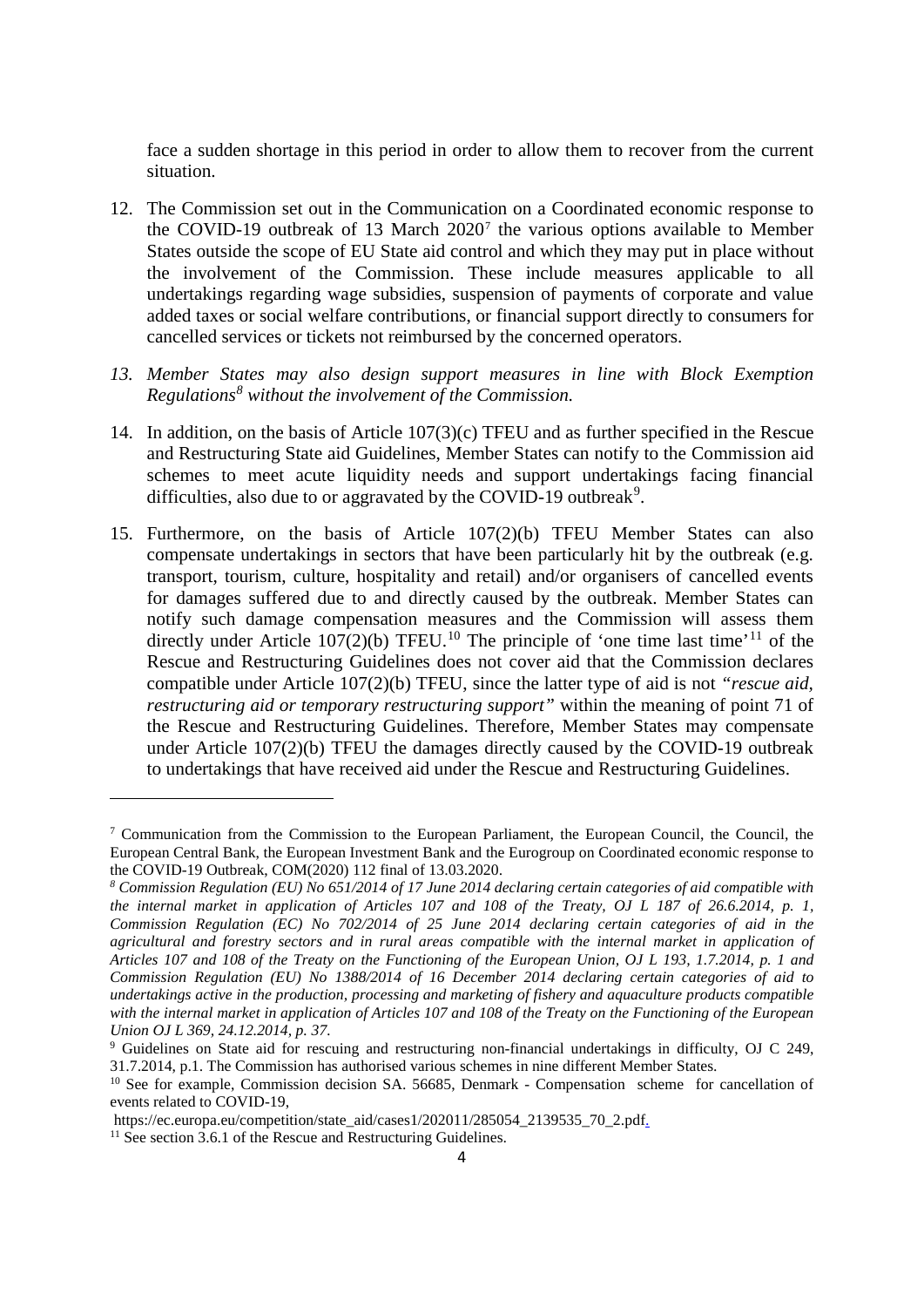- *15bis Nevertheless, aid on the basis of Article 107(2)(b) TFEU must compensate for damage directly caused by the COVID-19 outbreak, such as damage directly caused by quarantine measures precluding the beneficiary from operating its economic activity. By contrast, other kind of aid addressing more generally the economic downturn from the COVID-19 outbreak is to be assessed under the different compatibility basis of Article 107(3)(b) TFEU, and therefore in principle on the basis of this Temporary Framework.*
- 16. To complement the above mentioned possibilities, the Commission sets out in this Communication additional temporary State aid measures that it considers compatible under Article 107 (3)(b) TFEU, which can be approved very rapidly upon notification by the Member State concerned. Moreover, notification of alternative approaches – both aid schemes and individual measures – remains possible. The aim of this Communication is to lay down a framework that allows Member States to tackle the difficulties undertakings are currently encountering whilst maintaining the integrity of the EU Internal Market and ensuring a level playing field.
- *16bis. Furthermore, the Commission considers that beyond aid measures allowed under Article 107(3)(b) TFEU and existing possibilities under Article 107(3)(c) TFEU, it is also essential to accelerate COVID-19 relevant research and development, to support testing and upscaling infrastructures that contribute to develop COVID-19 relevant products, as well as to support the production of products needed to respond to the outbreak. Therefore, this Communication lays down the conditions under which the Commission will consider such measures compatible with the internal market under Article 107(3)(c) TFEU. The Commission took due consideration of the common objective pursued by such aid measures and their positive effects on tackling the health emergency crisis provoked by the COVID-19 outbreak when balancing them against the potential negative effects of such measures on the internal market.*
- *16ter. Aid granted under this Communication on the basis of Article 107 (3)(b) or (c) TFEU shall not be conditioned on the relocation of a production activity or of another activity of the beneficiary from another country within the EEA to the territory of the Member State granting the aid. Such condition would appear to be harmful to the internal market. This is irrespective of the number of job losses actually occurred in the initial establishment of the beneficiary in the EEA.*

### **2. APPLICABILITY OF ARTICLE 107(3)(B) OF THE TREATY ON THE FUNCTIONING OF THE EUROPEAN UNION**

17. Pursuant to Article 107(3)(b) TFEU the Commission may declare compatible with the internal market aid 'to remedy a serious disturbance in the economy of a Member State'. In this context, the Union courts have ruled that the disturbance must affect the whole or an important part of the economy of the Member State concerned, and not merely that of one of its regions or parts of its territory. This, moreover, is in line with the need to make a strict interpretation of any exceptional provision such as Article 107(3)(b) TFEU.[12](#page-5-0)

<sup>&</sup>lt;sup>12</sup> Joined Cases T-132/96 and T-143/96 Freistaat Sachsen, Volkswagen AG and Volkswagen Sachsen GmbH v Commission, ECLI:EU:T:1999:326, paragraph 167.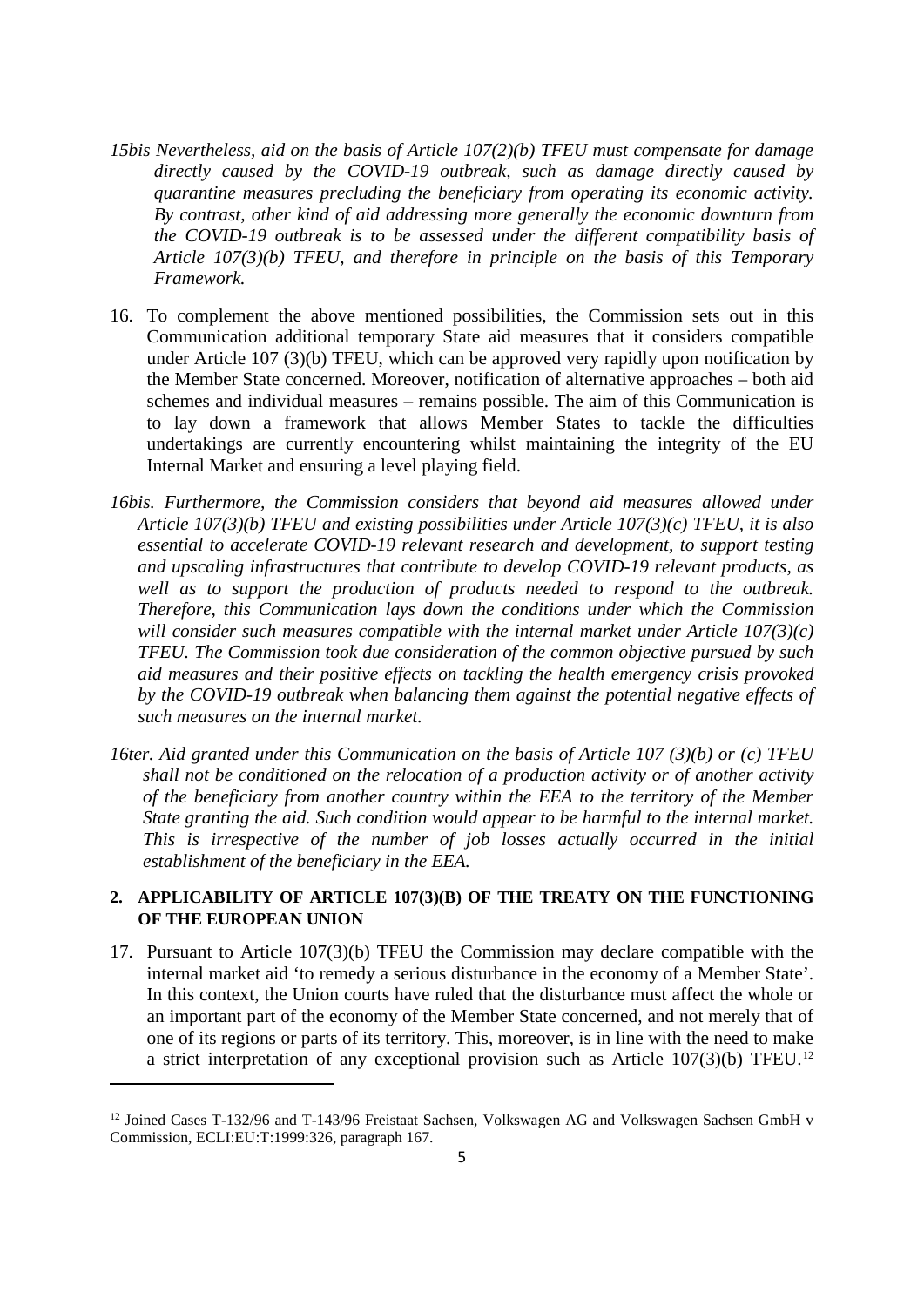This interpretation has been consistently applied by the Commission in its decisionmaking.[13](#page-5-0)

- 18. Considering that the COVID-19 outbreak affects all Member States and that the containment measures taken by Member States impact undertakings, the Commission considers that State aid is justified and can be declared compatible with the internal market on the basis of Article 107(3)(b) TFEU, for a limited period, to remedy the liquidity shortage faced by undertakings and ensure that the disruptions caused by the COVID-19 outbreak do not undermine their viability, especially of SMEs.
- 19. The Commission sets out in this Communication the compatibility conditions it will apply in principle to the aid granted by Member States under Article 107(3)(b) TFEU. Member States must therefore show that the State aid measures notified to the Commission under this Communication are necessary, appropriate and proportionate to remedy a serious disturbance in the economy of the Member State concerned and that all the conditions of this Communication are fully respected.
- *20. Temporary aid measures covered by this Communication may be cumulated with one another in line with the provisions in the specific sections of this Communication. Temporary aid measures covered by this Communication may be cumulated with aid under de minimis Regulations[14](#page-5-1) or with aid under Block Exemption Regulations[15](#page-5-2) provided the provisions and cumulation rules of those Regulations are respected.*

<span id="page-5-0"></span><sup>13</sup> Commission Decision 98/490/EC in Case C 47/96 Crédit Lyonnais (OJ L 221, 8.8.1998, p. 28), point 10.1; Commission Decision 2005/345/EC in Case C 28/02 Bankgesellschaft Berlin (OJ L 116, 4.5.2005, p. 1), points 153 et seq.; and Commission Decision 2008/263/EC in Case C 50/06 BAWAG (OJ L 83, 26.3.2008, p. 7), point 166. See Commission Decision in Case NN 70/07 Northern Rock (OJ C 43, 16.2.2008, p. 1), Commission Decision in Case NN 25/08 Rescue aid to Risikoabschirmung WestLB (OJ C 189, 26.7.2008, p. 3) and Commission Decision of 4 June 2008 in State aid C 9/08 SachsenLB (OJ L 104, 24.4.2009, p. 34), and Commission Decision of 6 June 2017 in case .SA.32544 (2011/C) Restructuring of TRAINOSE S.A (OJ L 186, 24.7.2018, p.25).

<span id="page-5-1"></span><sup>14</sup> *Commission Regulation (EU) No 1407/2013 of 18 December 2013 on the application of Articles 107 and 108 of the Treaty on the Functioning of the European Union to de minimis aid (OJ L 352, 24.12.2013, p.1), Commission Regulation (EU) No 1408/2013 of 18 December 2013 on the application of Articles 107 and 108 of the Treaty on the Functioning of the European Union to de minimis aid in the agriculture sector (OJ L 352, 24.12.2013 p. 9), Commission Regulation (EU) No 717/2014 of 27 June 2014 on the application of Articles 107 and 108 of the Treaty on the Functioning of the European Union to de minimis aid in the fishery and aquaculture sector (OJ L 190, 28.6.2014, p. 45) and Commission Regulation (EU) No 360/2012 of 25 April 2012 on the application of Articles 107 and 108 of the Treaty on the Functioning of the European Union to de minimis aid granted to undertakings providing services of general economic interest (OJ L 114 of 26.4.2012, p. 8).*

<span id="page-5-2"></span>*<sup>15</sup> Commission Regulation (EU) No 651/2014 of 17 June 2014 declaring certain categories of aid compatible*  with the internal market in application of Articles 107 and 108 of the Treaty (General Block Exemption *Regulation), Commission Regulation (EC) No 702/2014 of 25 June 2014 declaring certain categories of aid in the agricultural and forestry sectors and in rural areas compatible with the internal market in application of Articles 107 and 108 of the Treaty on the Functioning of the European Union, OJ L 193, 1.7.2014, p. 1 and Commission Regulation (EU) No 1388/2014 of 16 December 2014 declaring certain categories of aid to undertakings active in the production, processing and marketing of fishery and aquaculture products compatible with the internal market in application of Articles 107 and 108 of the Treaty on the Functioning of the European Union OJ L 369, 24.12.2014, p. 37.*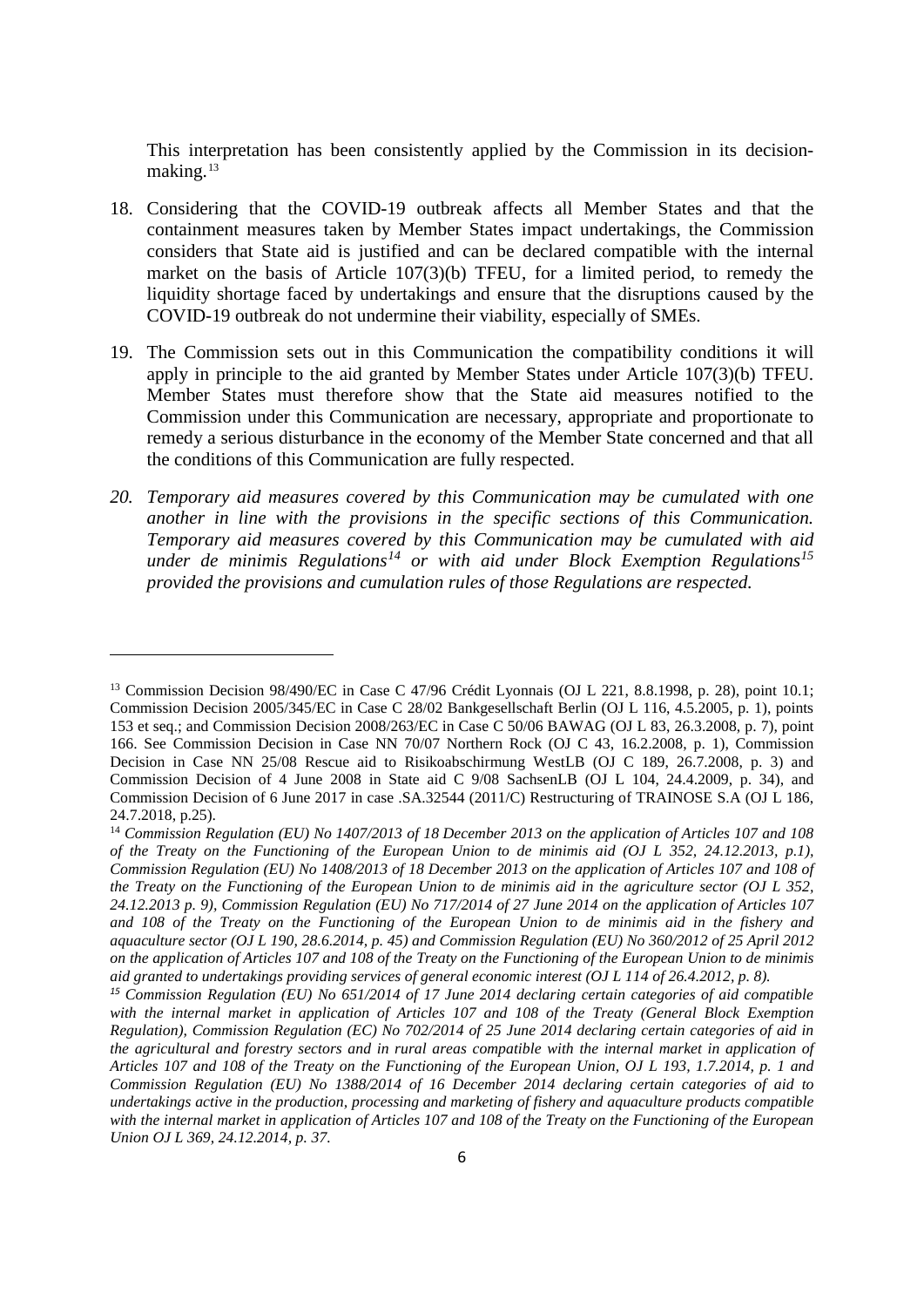*20 bis. Aid to credit and financial institutions is not to be assessed under this Communication except for: (i) indirect advantages to credit or financial institutions channelling aid in the form of loans or guarantees under sections 3.1 to 3.3 pursuant to the safeguards of section 3.4, and (ii) aid under section 3.10 provided the scheme is not targeting exclusively employees from the financial sector.*

### **3. TEMPORARY STATE AID MEASURES**

### *Limited amounts of aid*

- 21. Beyond the existing possibilities based on Article 107(3)(c) TFEU, temporary limited amounts of aid to undertakings that find themselves facing a sudden shortage or even unavailability of liquidity can be an appropriate, necessary and targeted solution during the current circumstances.
- *22. The Commission will consider such State aid compatible with the internal market on the basis of Article 107(3)(b) TFEU, provided that all the following conditions are met (the specific provisions for the primary agriculture, the fishery and aquaculture sectors are set out in point 23):* 
	- *a. The overall aid does not exceed EUR 800 000 per undertaking. The aid may be granted in the form of direct grants, tax and payment advantages or other forms such as repayable advances, guarantees, loans and equity provided the total nominal value of such measures remains below the overall cap of EUR 800 000 per undertaking; all figures used must be gross, that is, before any deduction of tax or other charge;*
	- b. the aid is granted on the basis of a scheme with an estimated budget;
	- *c. Aid may not be granted to undertakings that were already in difficulty (within the meaning of the General Block Exemption Regulation[16](#page-6-0)) on 31 December 2019;*
	- *c.bis In derogation to the above, aid can be granted to micro or small enterprises (within the meaning of Annex I of the General Block Exemption Regulation) that were already in difficulty on 31 December 2019 provided that they are not subject to collective insolvency procedure under national law, and that they have not received rescue aid[17](#page-6-1) or restructuring aid[18;](#page-6-2)*

<span id="page-6-0"></span>*<sup>16</sup> As defined in Article 2 (18) of the Commission Regulation (EU) No 651/2014 of 17 June 2014 declaring certain categories of aid compatible with the internal market in application of Articles 107 and 108 of the Treaty, OJ L 187 of 26.6.2014, p. 1. Wherever reference is made in this Temporary Framework to the definition of "undertaking in difficulty" as contained in Article 2(18) of Regulation (EU) No 651/2014, it shall be read as also referring to the definitions contained in Article 2(14) of Regulation (EU) No 702/2014 and Article 3(5) of Regulation 1388/2014 respectively.*

<span id="page-6-1"></span>*<sup>17</sup> Alternatively, if they have received rescue aid, they have reimbursed the loan or terminated the guarantee at the moment of granting of the aid under this Communication.*

<span id="page-6-2"></span>*<sup>18</sup> Alternatively, if they have received restructuring aid, they are no longer subject to a restructuring plan at the moment of granting of the aid under this Communication.*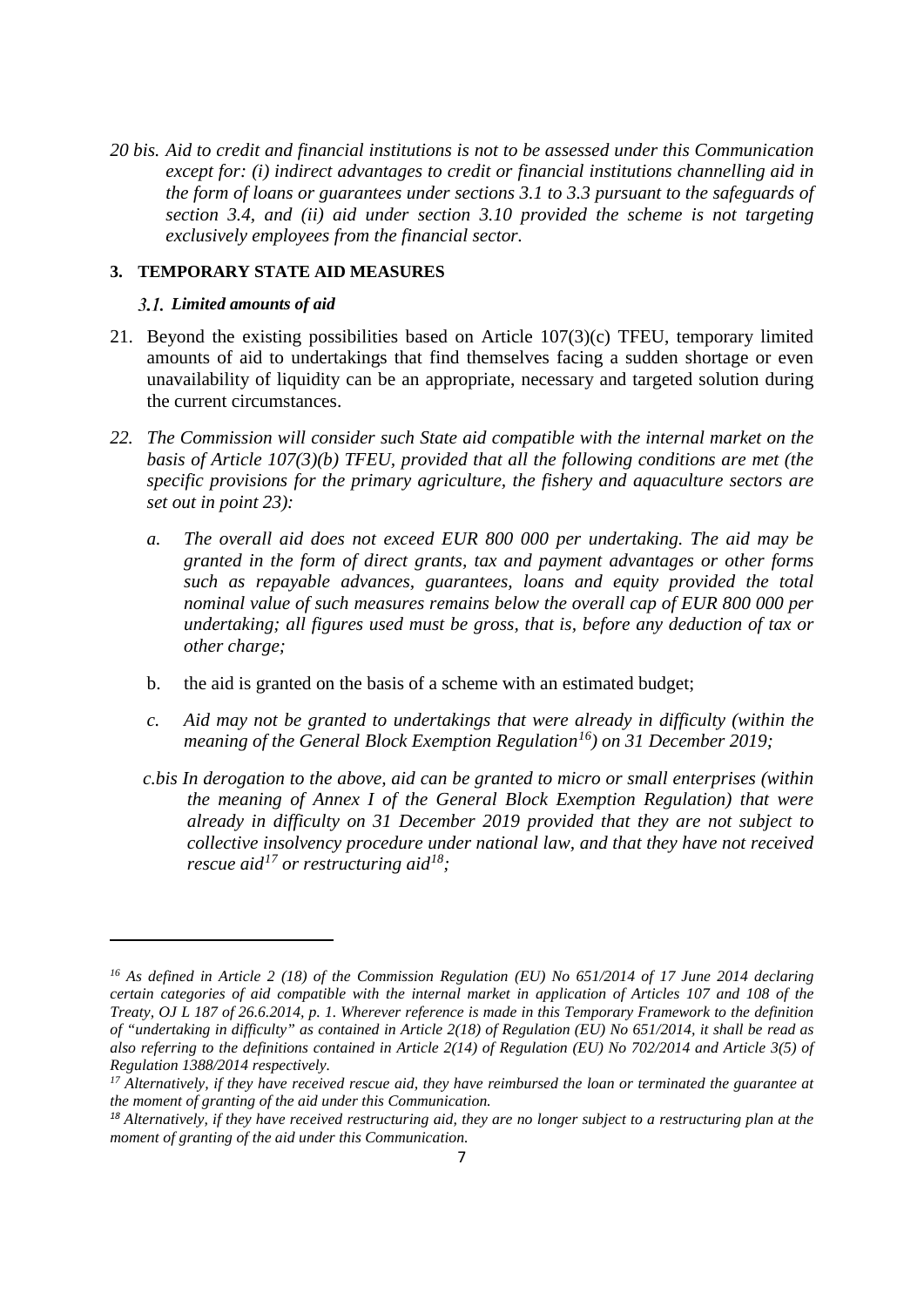- d. the aid is granted no later than 31 December 2020;*[19](#page-7-0)*
- e. the aid granted to undertakings active in the processing and marketing of agricultural products<sup>[20](#page-7-1)</sup> is conditional on not being partly or entirely passed on to primary producers and is not fixed on the basis of the price or quantity of products purchased from primary producers or put on the market by the undertakings concerned.
- *23. By way of derogation from point 22(a),the following specific conditions shall apply to aid granted to undertakings in the agriculture, fishery and aquaculture sectors, in addition to the conditions of point 22 (b) to (e):* 
	- *a. the overall aid does not exceed EUR 120 000 per undertaking active in the fishery and aquaculture sector[21](#page-7-2) or EUR 100 000 per undertaking active in the primary production of agricultural products[22](#page-7-3); the aid may be granted in the form of direct grants, tax and payment advantages or other forms such as repayable advances, guarantees, loans and equity provided the total nominal value of such measures does not exceed the overall cap of EUR 120 000 or EUR 100 000 per undertaking; all figures used must be gross, that is, before any deduction of tax or other charge;*
	- *b. aid to undertakings active in the primary production of agricultural products must not be fixed on the basis of the price or quantity of products put on the market;*
	- *c. aid to undertakings active in the fishery and aquaculture does not concern any of the categories of aid referred to in Article 1, paragraph (1) (a) to (k), of Commission Regulation (EU) No 717/2014[23.](#page-7-4)*
- *23bis. Where an undertaking is active in several sectors to which different maximum amounts apply in accordance with points 22 (a) and 23(a), the Member State concerned shall ensure, by appropriate means, such as separation of accounts, that the relevant ceiling is respected for each of those activities and that the overall maximum amount of EUR 800 000 is not exceeded per undertaking. Where an undertaking is active in the sectors covered by point 23 (a), the overall maximum amount of EUR 120 000 should not be exceeded per undertaking.*

<span id="page-7-0"></span>*<sup>19</sup> If the aid is granted in the form of a tax advantage, the tax liability in relation to which that advantage is granted must have arisen no later than 31 December 2020.*

<span id="page-7-1"></span> $20$  As defined in Article 2(6) and Article 2(7) of Commission Regulation (EC) No 702/2014 of 25 June 2014 declaring certain categories of aid in the agricultural and forestry sectors and in rural areas compatible with the internal market in application of Articles 107 and 108 of the Treaty on the Functioning of the European Union, OJ L 193, 1.7.2014, p. 1.

<span id="page-7-2"></span><sup>&</sup>lt;sup>21</sup> As defined in Article 2(1) of Commission Regulation (EU) No 717/2014 of 27 June 2014 on the application of *Articles 107 and 108 of the Treaty on the Functioning of the European Union to de minimis aid in the fishery and aquaculture sector, OJ L 190, 28.6.2014, p. 45.*

<span id="page-7-3"></span><sup>&</sup>lt;sup>22</sup> All products listed in Annex I to the TFEU with the exception of the products of the fisheries and aquaculture *sector.*

<span id="page-7-4"></span><sup>23</sup> *Commission Regulation (EU) No 717/2014 of 27 June 2014 on the application of Articles 107 and 108 of the Treaty on the Functioning of the European Union to de minimis aid in the fishery and aquaculture sector, OJ L 90, 28.6.2014, p. 45.*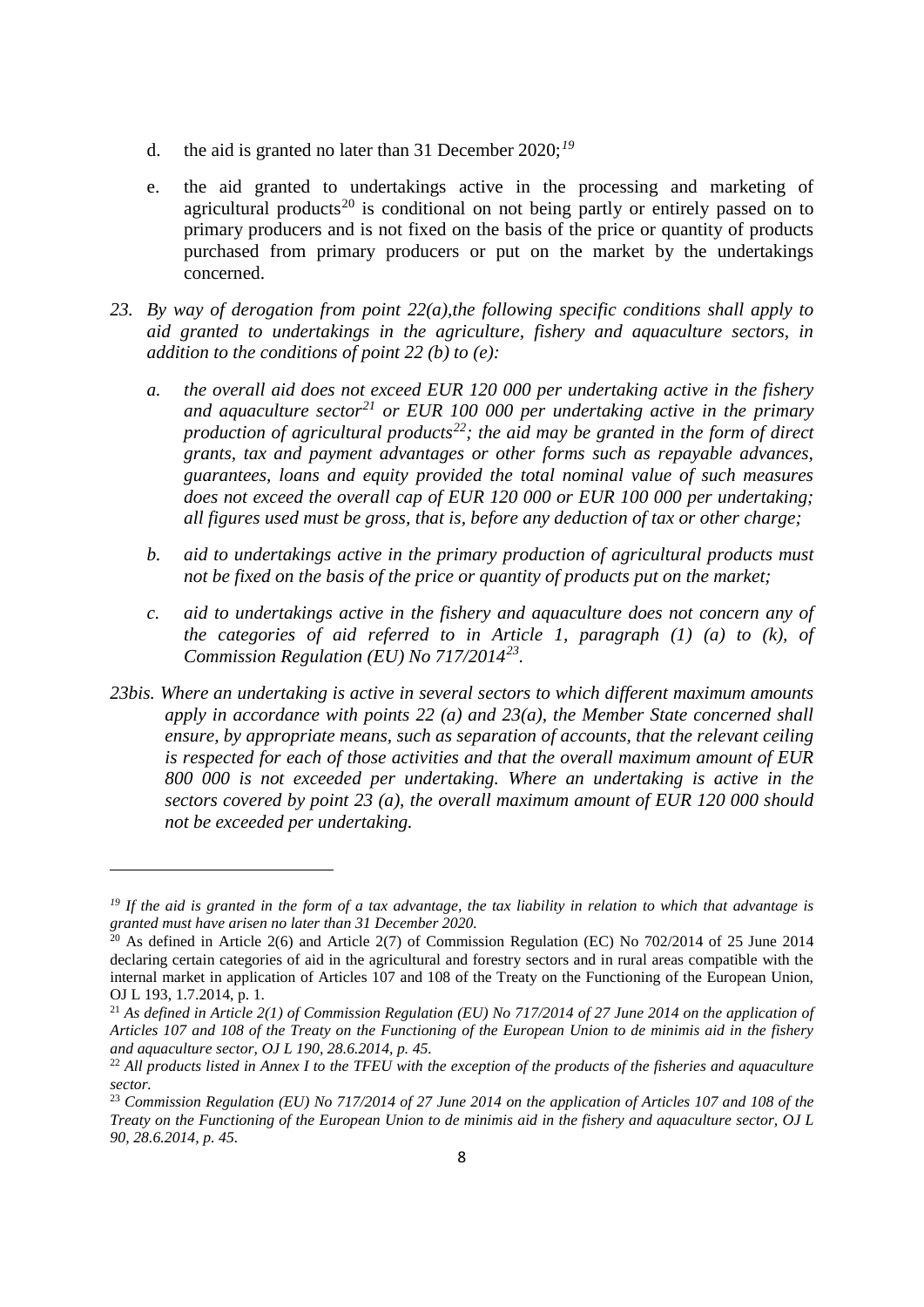### **Aid in the form of guarantees on loans**

- 24. In order to ensure access to liquidity to undertakings facing a sudden shortage, public guarantees on loans for a limited period and loan amount can be an appropriate, necessary and targeted solution during the current circumstances.
- *24bis. Aid granted under section 3.2 shall not be cumulated with aid granted for the same underlying loan principal under section 3.3 and vice versa. Aid granted under section 3.2 and section 3.3 may be cumulated for different loans provided the overall amount of loans per beneficiary does not exceed the ceilings set out in point 25(d) or in point 27 (d). A beneficiary may benefit in parallel from multiple measures under section 3.2 provided the overall amount of loans per beneficiary does not exceed the ceilings set out in point 25(d) and (e).*
- *25. The Commission will consider such State aid granted in the form of new public guarantees on individual loans in response to the COVID-19 outbreak as compatible with the internal market on the basis of Article 107(3)(b) TFEU provided:* 
	- *a. Guarantee premiums are set per individual loans at a minimum level, which shall increase progressively as the duration of the guaranteed loan increases, as set out in the following table:*

| $\mid$ Type of recipient | For $I^{st}$ year | For $2^{nd}$ -3 <sup>rd</sup> year | For $4^{th}$ -6 <sup>th</sup> years |
|--------------------------|-------------------|------------------------------------|-------------------------------------|
| <b>SMEs</b>              | 25bps             | 50bps                              | 100bps                              |
| Large enterprises        | 50bps             | 100bps                             | 200bps                              |

- *b. As an alternative, Member States may notify schemes, considering the above table as a basis, but whereby guarantee duration, guarantee premiums and guarantee coverage may be modulated for each underlying individual loan principal, such as lower guarantee coverage could offset a longer duration or could allow lower guarantee premiums; a flat premium may be used for the entire duration of the guarantee, if it is higher than the minimum premiums for the 1st year set out in the table above for each type of beneficiary, as adjusted according to guarantee duration and guarantee coverage under this paragraph;*
- *c. The guarantee is granted by 31 December 2020 at the latest;*
- *d. For loans with a maturity beyond 31 December 2020, the overall amount of loans per beneficiary shall not exceed:*
	- *i. double the annual wage bill of the beneficiary (including social charges as well as the cost of personnel working on the undertaking's site but formally in the payroll of subcontractors) for 2019, or for the last year available. In the case of undertakings created on or after 1 January 2019, the maximum loan must not exceed the estimated annual wage bill for the first two years in operation; or*
	- *ii. 25% of the beneficiary's total turnover in 2019; or*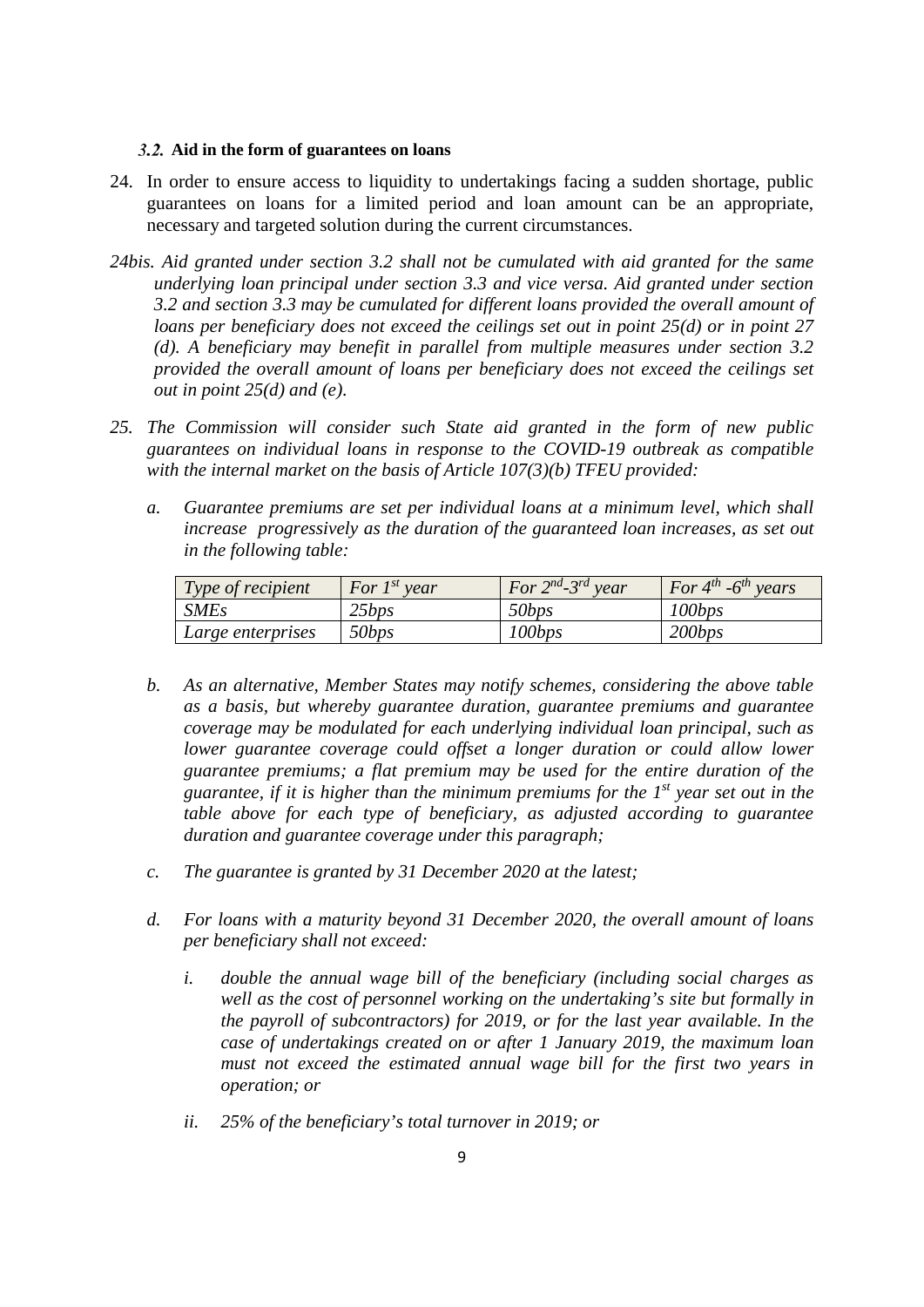- *iii. with appropriate justification provided by the Member State to the Commission (for example in connection with the characteristics of certain type of undertakings), the amount of the loan may be increased to cover the liquidity needs from the moment of granting for the coming 18 months for SMEs[24](#page-9-0) and for the coming 12 months for large enterprises. The liquidity needs should be established through self-certification by the beneficiary[25](#page-9-1);*
- *e. For loans with a maturity until 31 December 2020, the amount of the loan principal may be higher than under point 25(d) with appropriate justification provided by the Member State to the Commission, and provided that the proportionality of the aid remains assured and is demonstrated by the Member State to the Commission;*
- *f. The duration of the guarantee is limited to maximum six years, unless modulated according to point 25 (b), and the public guarantee may not exceed:*
	- *i. 90% of the loan principal where losses are sustained proportionally and under same conditions by the credit institution and the State; or*
	- *ii. 35% of the loan principal, where losses are first attributed to the State and only then to the credit institutions (i.e. a first-loss guarantee); and*
	- *iii. in both of the above cases, when the size of the loan decreases over time, for instance because the loan starts to be reimbursed, the guaranteed amount must decrease proportionally;*
- *g. The guarantee shall relate to investment and/or working capital loans;*
- *h. The guarantee may not be granted to undertakings that were already in difficulty (within the meaning of the General Block Exemption Regulation[26\)](#page-9-2) on 31 December 2019;*
- *h.bis In derogation to the above, aid can be granted to micro or small enterprises (within the meaning of Annex I of the General Block Exemption Regulation) that were already in difficulty on 31 December 2019 provided that they are not subject to collective insolvency procedure under national law, and that they have not received rescue aid[27](#page-9-3) or restructuring aid[28.](#page-9-4)*

<span id="page-9-0"></span>*<sup>24</sup> As defined in Annex I of Commission Regulation (EU) No 651/2014 of 17 June 2014 declaring certain categories of aid compatible with the internal market in application of Articles 107 and 108 of the Treaty (General Block Exemption Regulation).* 

<span id="page-9-1"></span>*<sup>25</sup> The liquidity plan may include both working capital and investment costs.*

<span id="page-9-2"></span>*<sup>26</sup> As defined in Article 2 (18) of the Commission Regulation (EU) No 651/2014 of 17 June 2014 declaring certain categories of aid compatible with the internal market in application of Articles 107 and 108 of the Treaty, OJ L 187 of 26.6.2014, p. 1.*

<span id="page-9-3"></span>*<sup>27</sup> Alternatively, if they have received rescue aid, they have reimbursed the loan or terminated the guarantee at the moment of granting of the aid under this Communication.*

<span id="page-9-4"></span>*<sup>28</sup> Alternatively, if they have received restructuring aid, they are no longer subject to a restructuring plan at the moment of granting of the aid under this Communication.*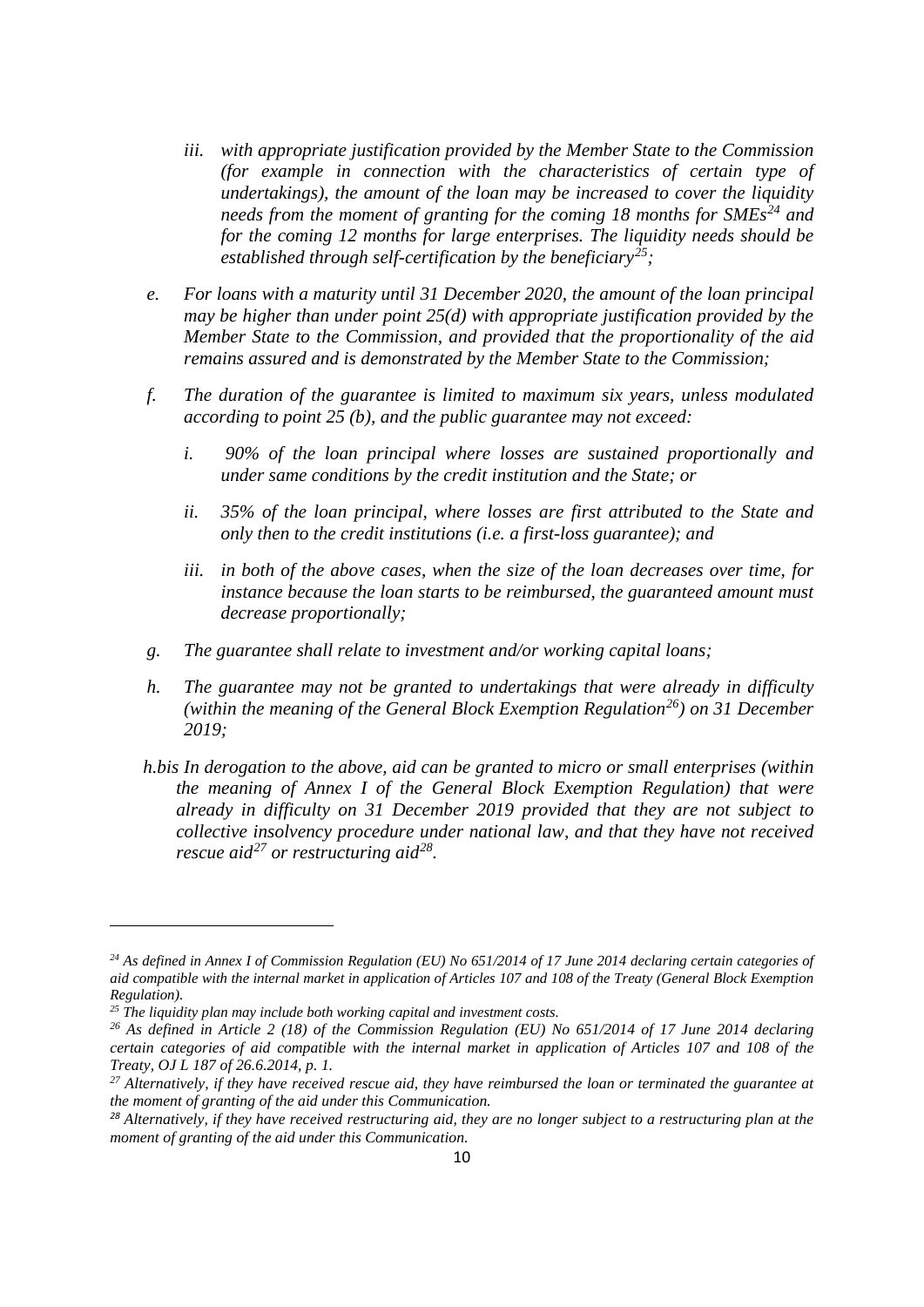### **Aid in the form of subsidised interest rates for loans**

- 26. *In order to ensure access to liquidity to undertakings facing a sudden shortage, subsidized interest rates for a limited period and loan amount may be an appropriate, necessary and targeted solution during the current circumstances. In addition, subordinated debt, which is subordinated to ordinary senior creditors in the case of insolvency proceedings, may also be an appropriate, necessary and targeted solution during the current circumstances. Such debt is a less distortive instrument than equity or hybrid capital, since it cannot be converted automatically into equity when the company is a going concern. Therefore, aid in form of subordinated debt[29](#page-10-0) must fulfil the respective conditions under section 3.3, which concerns debt instruments. However, as it increases the ability of companies to take on senior debt in a way similar to capital support, a credit risk mark-up and a further limitation as to the amount compared to senior debt (one third for large enterprises and half the amount for SMEs, as defined in point 27 (d) (i) or (ii)), shall apply in addition. Beyond these ceilings, subordinated debt should be assessed in line with the conditions for COVID-19 recapitalisation measures set out in section 3.11 to ensure equal treatment.*
- *26bis. Aid granted under section 3.3 shall not be cumulated with aid granted for the same underlying loan principal under section 3.2 and vice versa. Aid granted under section 3.2 and section 3.3 may be cumulated for different loans provided the overall amount of loans per beneficiary does not exceed the thresholds set out in point 25 (d) or in point 27 (d). A beneficiary may benefit in parallel from multiple measures under section 3.3 provided the overall amount of loans per beneficiary does not exceed the ceilings set out in points 27 (d) and (e).*
- *27. The Commission will consider State aid in the form of subsidies to public loans in response to the COVID-19 outbreak as compatible with the internal market on the basis of Article 107(3)(b) TFEU provided the following conditions are met:*
	- *a. The loans may be granted at reduced interest rates which are at least equal to the base rate (1 year IBOR or equivalent as published by the Commission[30](#page-10-1)) available either on 1 January 2020 or at the moment of notification, plus the credit risk margins as set-out in the table below:*

| Type of recipient        | Credit risk margin   Credit risk margin   Credit risk margin<br>for $I^{st}$ year | for a $2^{nd}$ - 3 <sup>rd</sup> year | for $4^{th}$ - $6^{th}$ year |
|--------------------------|-----------------------------------------------------------------------------------|---------------------------------------|------------------------------|
| <b>SMEs</b>              | $25bps^{31}$                                                                      | $50bps^{32}$                          | 100bps                       |
| <i>Large enterprises</i> | 50bps                                                                             | 100bps                                | 200bps                       |

 $\overline{\phantom{a}}$ 

<span id="page-10-2"></span>*<sup>31</sup> The minimum all in interest rate (base rate plus the credit risk margins) should be at least 10bps per year.*

<span id="page-10-0"></span>*<sup>29</sup> Except if such aid complies with the conditions of section 3.1 of this Communication.*

<span id="page-10-1"></span><sup>30</sup> *Base rates calculated in accordance with the Communication from the Commission on the revision of the method for setting the reference and discount rates (OJ C 14, 19.01.2008, p.6.) and published on the website of DG Competition at [https://ec.europa.eu/competition/state\\_aid/legislation/reference\\_rates.html.](https://ec.europa.eu/competition/state_aid/legislation/reference_rates.html)*

<span id="page-10-3"></span>*<sup>32</sup> The minimum all in interest rate (base rate plus the credit risk margins) should be at least 10bps per year.*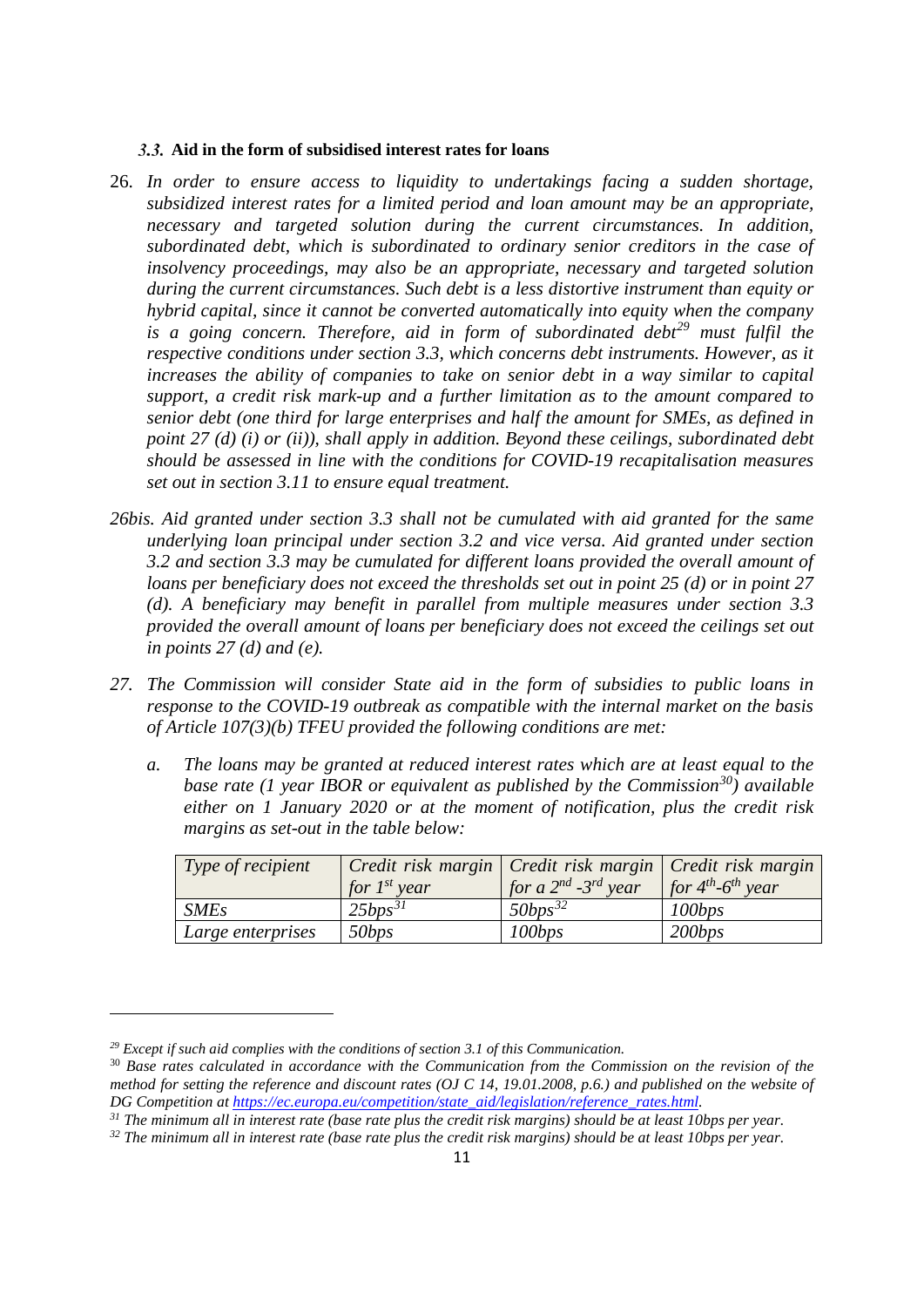- b. *As an alternative, Member States may notify schemes, considering the above table as a basis, but whereby the loan maturity and the level of credit risk margins may be modulated, such as a flat credit risk margin may be used for the entire duration of the loan, if it is higher than the minimum credit risk margin for the 1st year for each type of beneficiary, as adjusted according to the loan maturity under this paragraph[33;](#page-11-0)*
- *c. The loan contracts are signed by 31 December 2020 at the latest and are limited to maximum six years, unless modulated according to point 27 (b);*
- *d. For loans with a maturity beyond 31 December 2020, the overall amount of the loans per beneficiary shall not exceed:*
	- *i. double the annual wage bill of the beneficiary (including social charges as well as the cost of personnel working on the undertaking's site but formally in the payroll of subcontractors) for 2019 or for the last year available. In the case of undertakings created on or after 1 January 2019, the maximum loan must not exceed the estimated annual wage bill for the first two years in operation; or*
	- *ii. 25% of the beneficiary's total turnover in 2019; or*
	- *iii. with appropriate justification provided by the Member State to the Commission (for example in connection with the characteristics of certain type of undertakings), the amount of the loan may be increased to cover the liquidity needs from the moment of granting for the coming 18 months for SMEs[34](#page-11-1) and for the coming 12 months for large enterprises. The liquidity needs should be established through self-certification by the beneficiary[35](#page-11-2);*
- *e. For loans with a maturity until 31 December 2020, the amount of the loan principal may be higher than under point 27(d) with appropriate justification provided by the Member State to the Commission, and provided that the proportionality of the aid remains assured and is demonstrated by the Member State to the Commission;*
- *f. The loan shall relate to investment and/or working capital needs;*
- *g. The loan may not be granted to undertakings that were already in difficulty (within the meaning of the General Block Exemption Regulation[36\)](#page-11-3) on 31 December 2019;*
- *g.bis In derogation to the above, aid can be granted to micro or small enterprises (within the meaning of Annex I of the General Block Exemption Regulation) that were already in difficulty on 31 December 2019 provided that they are not subject to*

**.** 

<span id="page-11-0"></span>*<sup>33</sup> The minimum all in interest rate (base rate plus the credit risk margins) should be at least 10bps per year.*

<span id="page-11-2"></span><span id="page-11-1"></span><sup>&</sup>lt;sup>35</sup> The liquidity plan may include both working capital and investment costs.

<span id="page-11-3"></span>*<sup>36</sup> As defined in Article 2 (18) of the Commission Regulation (EU) No 651/2014 of 17 June 2014 declaring certain categories of aid compatible with the internal market in application of Articles 107 and 108 of the Treaty, OJ L 187 of 26.6.2014, p. 1.*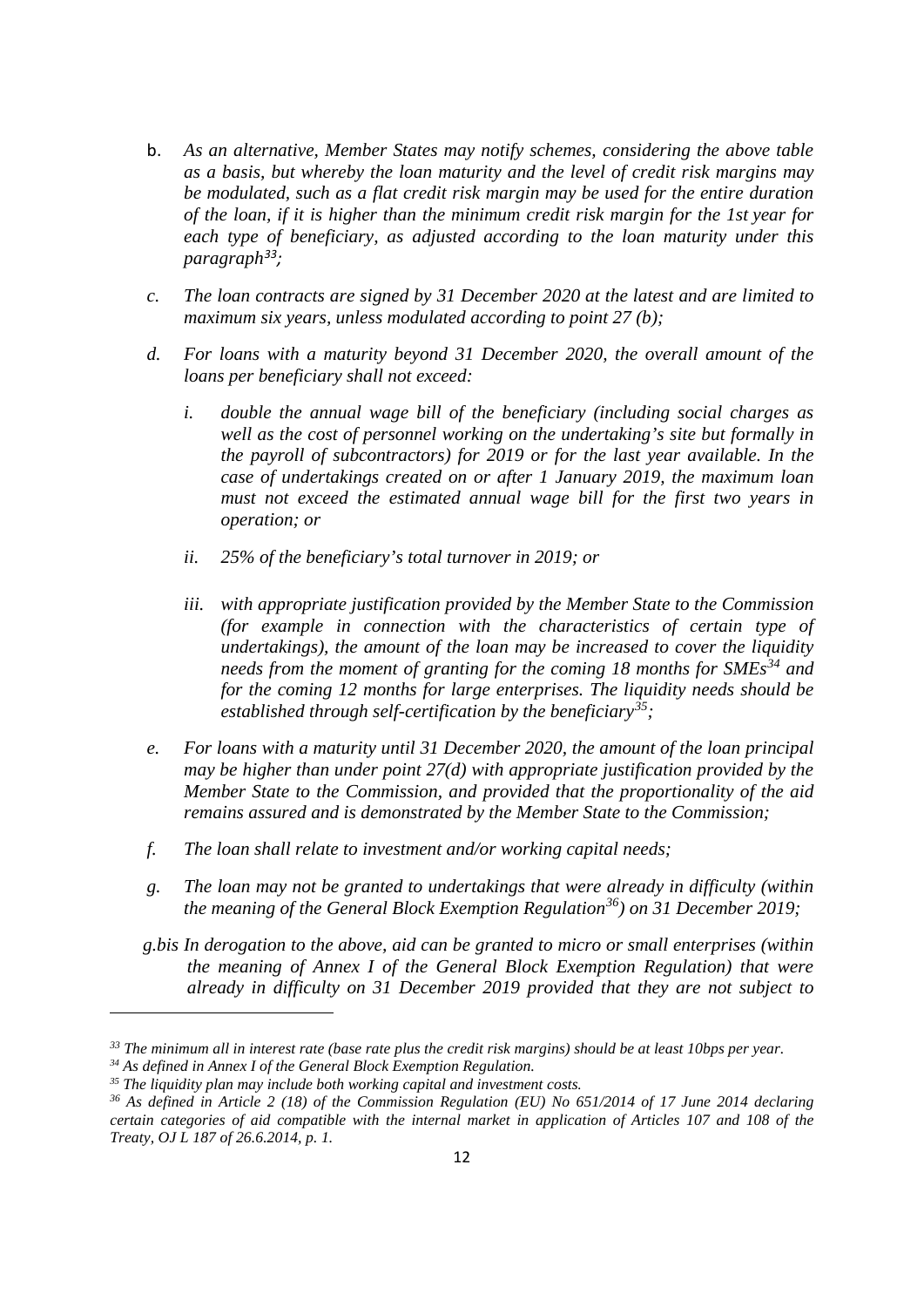*collective insolvency procedure under national law, and that they have not received rescue aid[37](#page-12-0) or restructuring aid[38.](#page-12-1)*

- *27bis Debt instruments, which are subordinated to ordinary senior creditors in the case of insolvency proceedings may be granted at reduced interest rates, which are at least equal to the base rate and the credit risk margins referred to in the table of point 27 (a) plus 200 bps for large enterprises and 150 bps for SMEs. The alternative possibility of point 27 (b) applies to such debt instruments. Points 27 (c), 27 (f) and 27 (g) shall also be complied with. If the amount of subordinated debt exceeds both of the following ceilings[39](#page-12-2), the compatibility of the instrument with the Internal Market is determined pursuant to section 3.11:* 
	- *i. Two thirds of the annual wage bill of the beneficiary for large enterprises and the annual wage bill of the beneficiary for SMEs, as defined in point 27 (d)(i), and*
	- *ii. 8.4% of the beneficiary's total turnover in 2019 for large enterprise and 12.5% of the beneficiary's total turnover in 2019 for SMEs.*

### **Aid in the form of guarantees and loans channelled through credit institutions or other financial institutions**

- *28. Aid in the form of guarantees and loans pursuant to section 3.1, section 3.2 and section 3.3 of this Communication may be provided to undertakings facing a sudden liquidity shortage directly or through credit institutions and other financial institutions as financial intermediaries. In the latter case, the conditions set out below must be complied with.*
- 29. While such aid is directly targeting undertakings facing a sudden liquidity shortage and not credit institutions or other financial institutions, it may also constitute an indirect advantage to the latter. Nevertheless, such indirect aid does not have the objective to preserve or restore the viability, liquidity or solvency of the credit institutions. As a result, the Commission considers that such aid should not be qualified as extraordinary public financial support according to Article 2(1) No 28 BRRD and Article 3(1) No 29 SRM-R, and should not be assessed under the State aid rules applicable to the banking  $sector<sup>40</sup>$  $sector<sup>40</sup>$  $sector<sup>40</sup>$ .

<span id="page-12-0"></span>*<sup>37</sup> Alternatively, if they have received rescue aid, they have reimbursed the loan or terminated the guarantee at the moment of granting of the aid under this Communication.*

<span id="page-12-1"></span>*<sup>38</sup> Alternatively, if they have received restructuring aid, they are no longer subject to a restructuring plan at the moment of granting of the aid under this Communication.*

<span id="page-12-2"></span>*<sup>39</sup> If coupon payments are capitalised this must be taken into account when determining these ceilings, provided that such capitalisation was planned or foreseeable at the time of notification of the measure. Also any other State aid measure in the form of subordinated debt granted in the context of the COVID-19 outbreak, even outside this Communication, must be included in such calculation. However, subordinated debt granted in compliance with section 3.1 of this Communication does not count for these ceilings.*

<span id="page-12-3"></span><sup>40</sup> See point 6 of this Temporary Framework.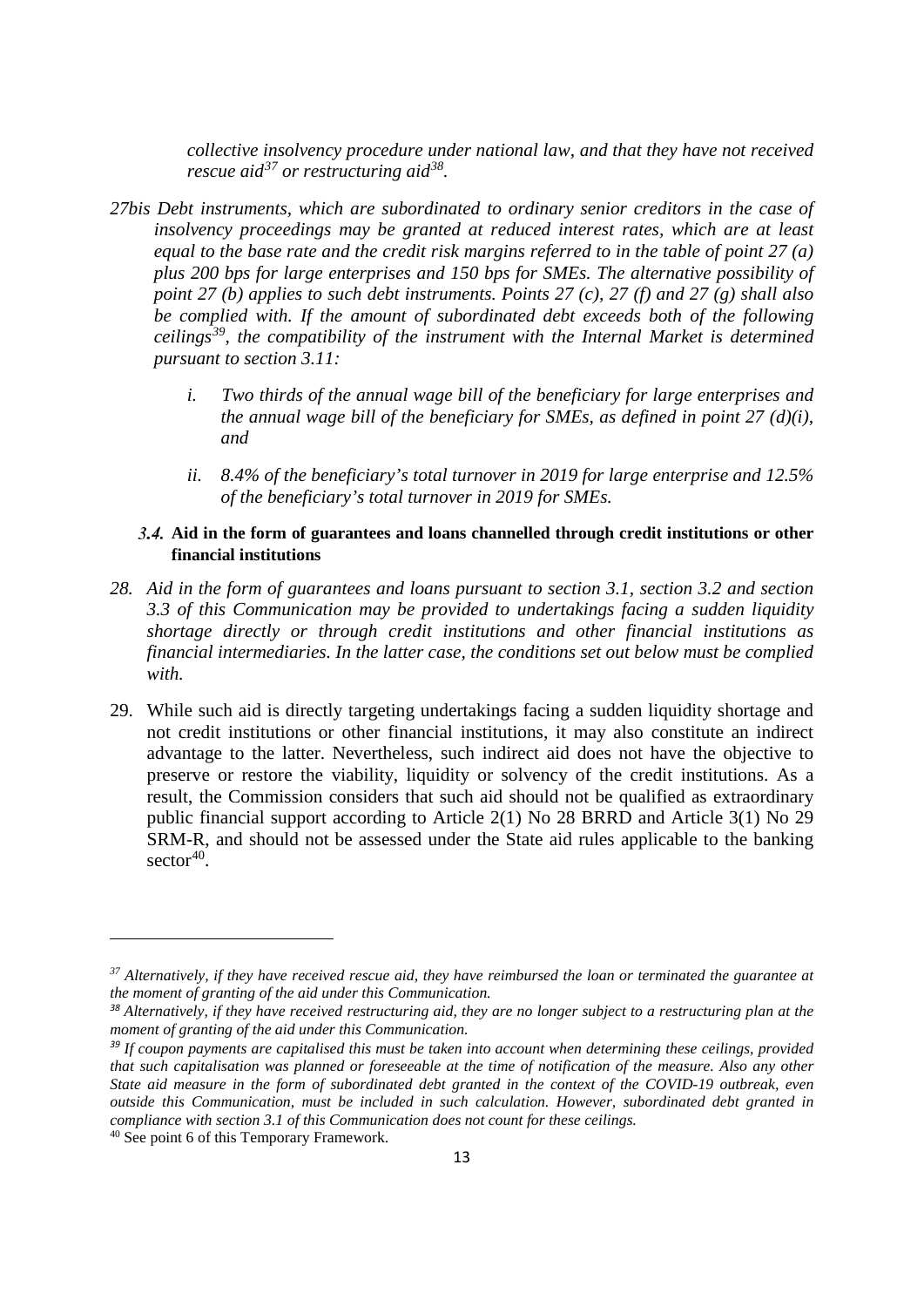- 30. In any event, it is appropriate to introduce certain safeguards in relation to the possible indirect aid in favour of the credit institutions or other financial institutions to limit undue distortions to competition.
- *31. The credit institutions or other financial institutions should, to the largest extent possible, pass on the advantages of the public guarantee or subsidised interest rates on loans to the final beneficiaries. The financial intermediary must be able to demonstrate that it operates a mechanism that ensures that the advantages are passed on to the largest extent possible to the final beneficiaries in the form of higher volumes of financing, riskier portfolios, lower collateral requirements, lower guarantee premiums or lower interest rates than without such public guarantees or loans.*

### **Short-term export credit insurance**

**.** 

- *32. The Communication from the Commission on short-term export-credit insurance ("STEC") provides that marketable risks shall not be covered by export-credit insurance with the support of Member States. As a consequence of the current COVID-19 outbreak and after having conducted the public consultation on the availability of short-term export-credit insurance for exports to all currently marketable risk countries, the Commission found that there is a lack of sufficient private insurance capacity for shortterm export credits in general and that the cover for marketable risks is temporarily unavailable.*
- 33. *In that context, the Commission considers all commercial and political risks associated with exports to the countries listed in the Annex to STEC as temporarily non-marketable until 31 December 2020.[41](#page-13-0)*

### *Aid for COVID-19 relevant research and development*

- *34. Beyond the existing possibilities based on Article 107(3)(c) TFEU, it is essential to facilitate COVID-19 relevant research and development (R&D) to address the current emergency health crisis.*
- *35. The Commission will consider compatible with the internal market aid for R&D projects carrying out COVID-19 and other antiviral relevant research[42](#page-13-1) including projects having received a COVID-19-specific Seal of Excellence quality label under the Horizon 2020 SME-instrument, provided that all the following conditions are met:*
	- *a. The aid is granted in the form of direct grants, repayable advances or tax advantages by 31 December 2020;*
	- *b. For R&D projects started as of 1 February 2020 or for projects having received a COVID-19-specific Seal of Excellence,, the aid is deemed to have an incentive*

<span id="page-13-1"></span><span id="page-13-0"></span><sup>41</sup> *Communication from the Commission amending the Annex to the Communication from the Commission to the Member States on the application of Articles 107 and 108 of the Treaty on the Functioning of the European Union to short-term export-credit insurance, C(2020)2044 final of 27 March 2020, OJ C 101I of 28.3.2020, p1. <sup>42</sup> COVID-19 and other antiviral relevant research includes research into vaccines, medicinal products and treatments, medical devices and hospital and medical equipment, disinfectants, and protective clothing and*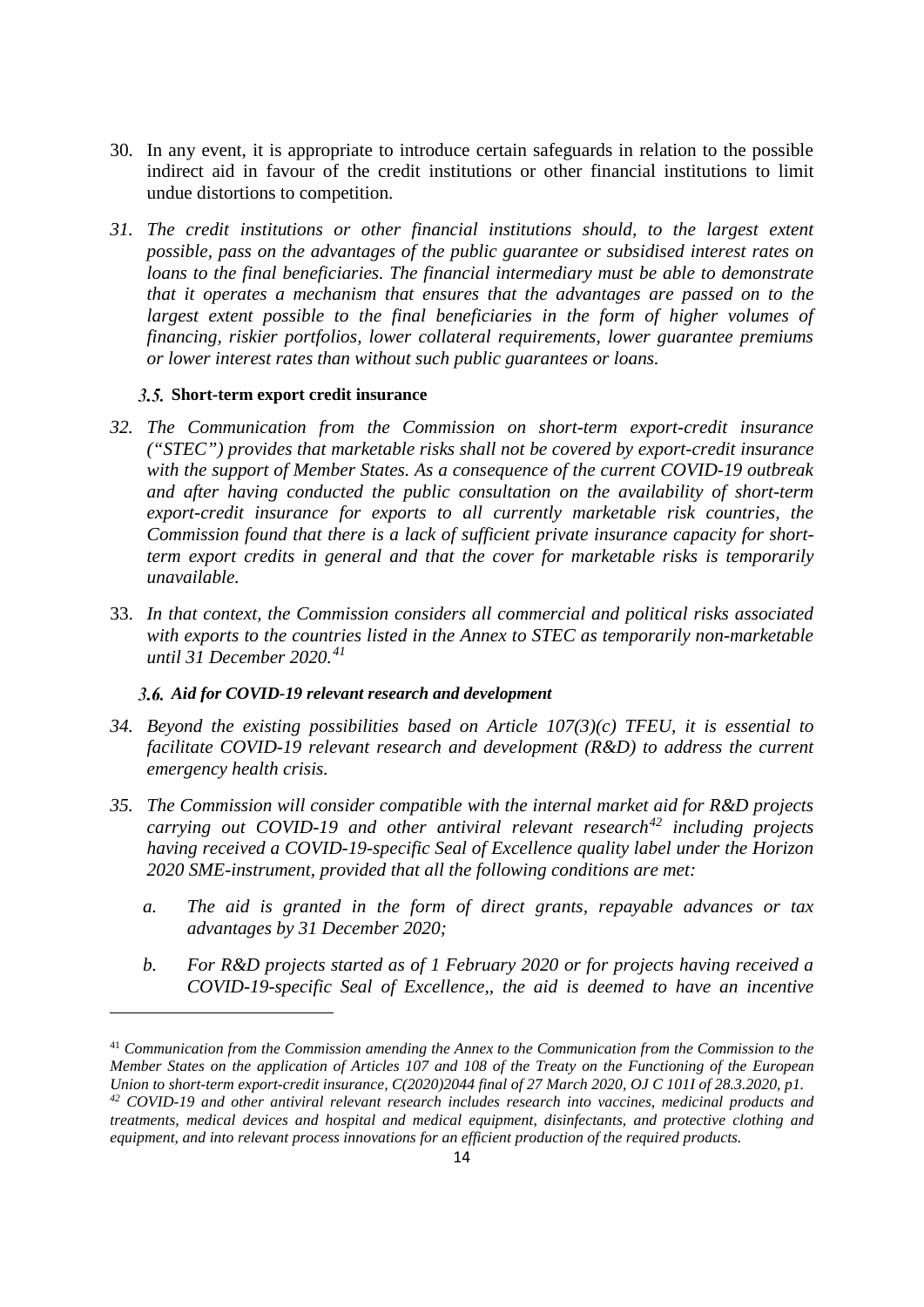*effect; for projects started before 1 February 2020, the aid is deemed to have an incentive effect, if the aid is necessary to accelerate or widen the scope of the project. In such cases, only the additional costs in relation to the acceleration efforts or the widened scope shall be eligible for aid;*

- *c. Eligible costs may refer to all the costs necessary for the R&D project during its duration, including amongst others, personnel costs, costs for digital and computing equipment, for diagnostic tools, for data collection and processing tools, for R&D services, for pre-clinical and clinical trials (trial phases I-IV), for obtaining, validating and defending patents and other intangible assets, for obtaining the conformity assessments and/or authorisations necessary for the marketing of new and improved vaccines and medicinal products, medical devices, hospital and medical equipment, disinfectants, and personal protective equipment; phase-IV trials are eligible as long as they allow further scientific or technological advance;*
- *d. The aid intensity for each beneficiary may cover 100% of eligible costs for fundamental research and shall not exceed 80% of eligible costs for industrial research and experimental development;[43](#page-14-0)*
- *e. The aid intensity for industrial research and experimental development may be increased by 15 percentage points, if more than one Member State supports the research project, or it is carried out in cross-border collaboration with research organisations or other undertakings;*
- *f. Aid under this measure may be combined with support from other sources for the same eligible costs, provided the combined aid does not exceed the ceilings defined under points (d) and (e) above;*
- *g. The aid beneficiary shall commit to grant non-exclusive licences under nondiscriminatory market conditions to third parties in the EEA;*
- *h. Aid may not be granted to undertakings that were already in difficulty (within the meaning of the General Block Exemption Regulation[44](#page-14-1)) on 31 December 2019;*
- *h.bis In derogation to the above, aid can be granted to micro or small enterprises (within the meaning of Annex I of the General Block Exemption Regulation) that were already in difficulty on 31 December 2019 provided that they are not subject to*

**.** 

<span id="page-14-0"></span>*<sup>43</sup> As defined in paragraph (84), (85) and (86) of Article 2 of the Commission Regulation (EU) No 651/2014 of 17 June 2014 declaring certain categories of aid compatible with the internal market in application of Articles 107 and 108 of the Treaty, OJ L 187 of 26.6.2014, p. 1.*

<span id="page-14-1"></span>*<sup>44</sup> As defined in Article 2 (18) of the Commission Regulation (EU) No 651/2014 of 17 June 2014 declaring certain categories of aid compatible with the internal market in application of Articles 107 and 108 of the Treaty, OJ L 187 of 26.6.2014, p. 1.*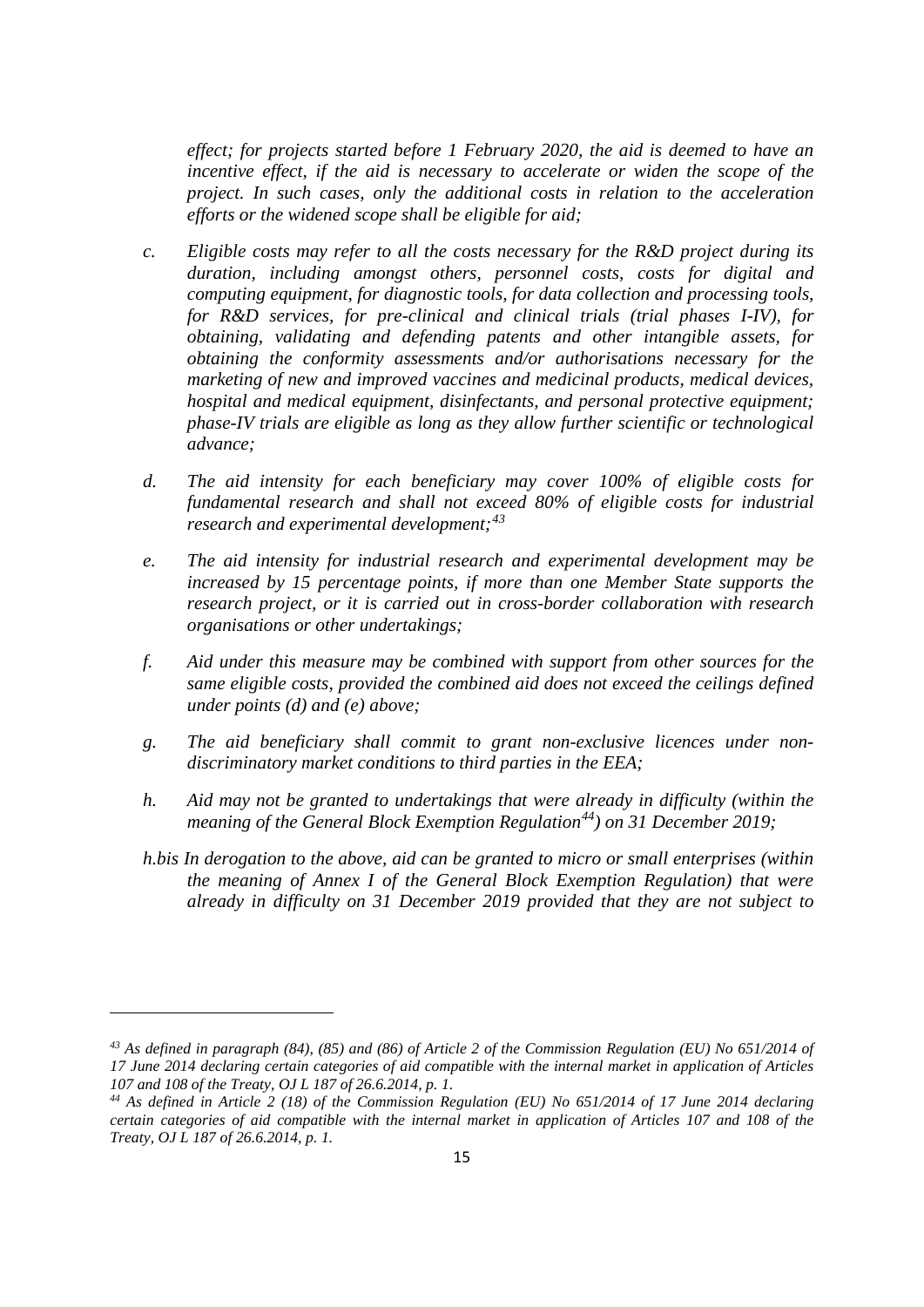*collective insolvency procedure under national law, and that they have not received rescue aid[45](#page-15-0) or restructuring aid[46.](#page-15-1)*

### *Investment aid for testing and upscaling infrastructures*

- *36. Beyond the existing possibilities based on Article 107(3)(c) TFEU, it is essential to support testing and upscaling infrastructures that contribute to develop COVID-19 relevant products.*
- *37. The Commission will therefore consider investment aid for the construction or upgrade of testing and upscaling infrastructures required to develop, test and upscale, up to first industrial deployment prior to mass production, COVID-19 relevant products as outlined in section 3.8 compatible with the internal market provided the following conditions are met:*
	- *a. The aid is granted for the construction or upgrade of testing and upscaling infrastructures required to develop, test and upscale, up to first industrial deployment prior to mass production, COVID-19 relevant medicinal products (including vaccines) and treatments, their intermediates, active pharmaceutical ingredients and raw materials; medical devices, hospital and medical equipment (including ventilators and protective clothing and equipment as well as diagnostic tools) and necessary raw materials; disinfectants and their intermediary products and raw chemical materials necessary for their production; as well as data collection/processing tools;*
	- *b. The aid is granted in the form of direct grants, tax advantages or repayable advances by 31 December 2020;*
	- *c. For projects started as of 1 February 2020, the aid is deemed to have an incentive effect; for projects started before 1 February 2020, the aid is deemed to have an incentive effect, if the aid is necessary to accelerate or widen the scope of the project. In such cases, only the additional costs in relation to the acceleration efforts or the widened scope shall be eligible for aid;*
	- *d. The investment project shall be completed within six months after the date of granting the aid. An investment project is considered completed when it is accepted by the national authorities as completed. Where the six-month deadline is not met, per month of delay, 25% of the amount of aid awarded in form of direct grants or tax advantages shall be reimbursed, unless the delay is due to factors outside the control of the aid beneficiary. Where the deadline is respected, aid in the form of repayable advances is transformed into grants; if not, the repayable advance is reimbursed in equal annual instalments within five years after the date of granting the aid;*

<span id="page-15-0"></span>*<sup>45</sup> Alternatively, if they have received rescue aid, they have reimbursed the loan or terminated the guarantee at the moment of granting of the aid under this Communication.*

<span id="page-15-1"></span>*<sup>46</sup> Alternatively, if they have received restructuring aid, they are no longer subject to a restructuring plan at the moment of granting of the aid under this Communication.*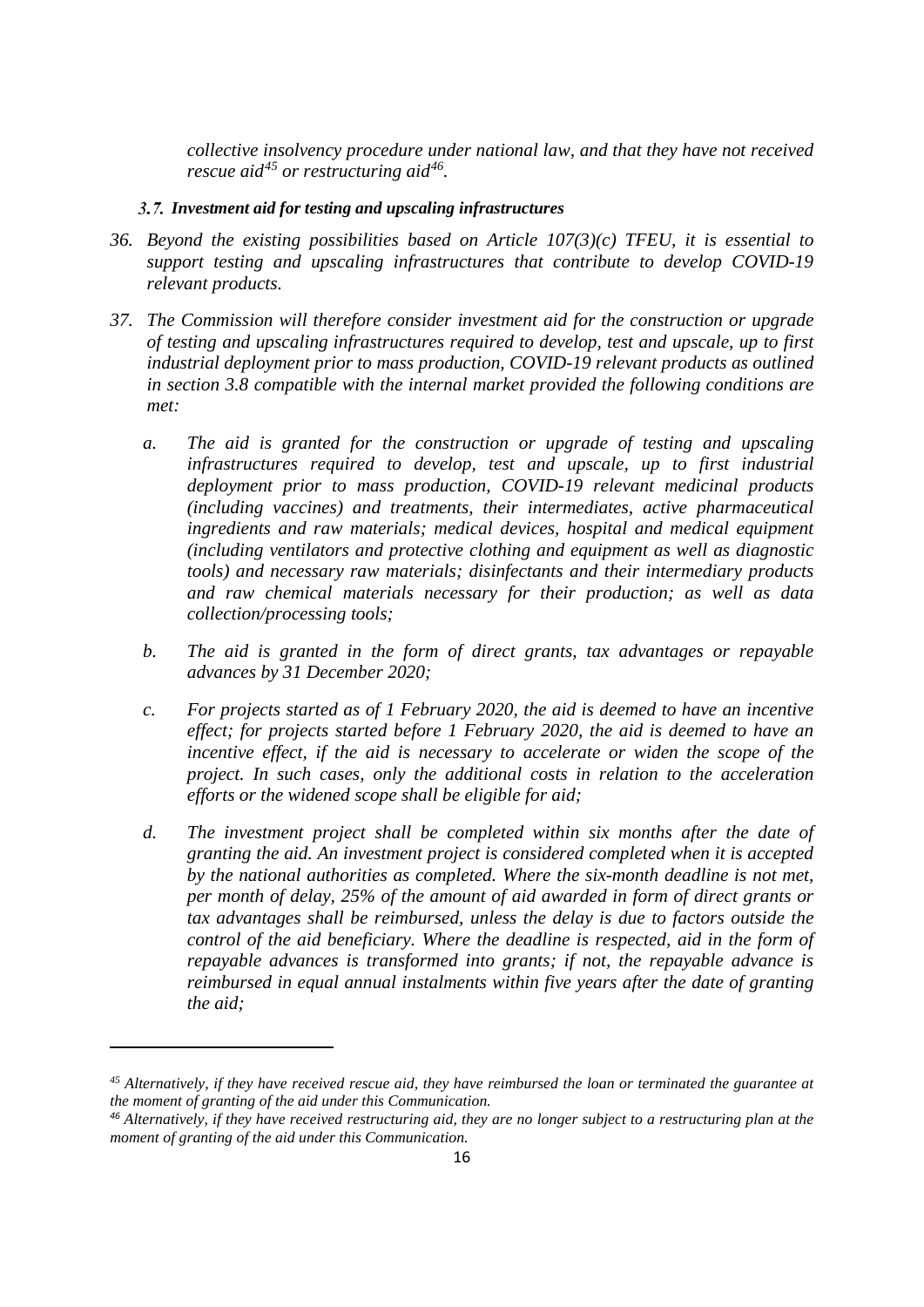- *e. Eligible costs are the investment costs necessary for setting up the testing and upscaling infrastructures required to develop the products listed in point (a) above. The aid intensity shall not exceed 75% of the eligible costs;*
- *f. The maximum allowable aid intensity of the direct grant or tax advantage may be increased by an additional 15 percentage points, either if the investment is concluded within two months after the date of aid granting or date of application of the tax advantage, or if the support comes from more than one Member State. If the aid is granted in form of a repayable advance, and the investment is completed within two months, or if the support comes from more than one Member State, an additional 15 percentage points may be granted;*
- *g. The aid under this measure shall not be combined with other investment aid for the same eligible costs;*
- *h. A loss cover guarantee may be granted in addition to a direct grant, tax advantage or repayable advance, or as an independent aid measure. The loss cover guarantee is issued within one month after the undertaking applied for it; the amount of loss to be compensated is established five years after completion of the investment. The compensation amount is calculated as the difference between sum of investment costs, reasonable profit of 10% p.a. on the investment cost over five years, and operating cost on the one hand, and the sum of the direct grant received, revenues over the five year period, and the terminal value of the project;*
- *i.* The price charged for the services provided by the testing and upscaling *infrastructure shall correspond to the market price;*
- *j. The testing and upscaling infrastructures shall be open to several users and access shall be granted on a transparent and non-discriminatory basis. Undertakings, which have financed at least 10 % of the investment costs may be granted preferential access under more favourable conditions;*
- *k. Aid may not be granted to undertakings that were already in difficulty (within the meaning of the General Block Exemption Regulation[47](#page-16-0)) on 31 December 2019;*
- *k.bis In derogation to the above, aid can be granted to micro or small enterprises (within the meaning of Annex I of the General Block Exemption Regulation) that were already in difficulty on 31 December 2019 provided that they are not subject to collective insolvency procedure under national law, and that they have not received rescue aid[48](#page-16-1) or restructuring aid[49.](#page-16-2)*

<u>.</u>

<span id="page-16-0"></span>*<sup>47</sup> As defined in Article 2 (18) of the Commission Regulation (EU) No 651/2014 of 17 June 2014 declaring certain categories of aid compatible with the internal market in application of Articles 107 and 108 of the Treaty, OJ L 187 of 26.6.2014, p. 1.*

<span id="page-16-1"></span>*<sup>48</sup> Alternatively, if they have received rescue aid, they have reimbursed the loan or terminated the guarantee at the moment of granting of the aid under this Communication.*

<span id="page-16-2"></span>*<sup>49</sup> Alternatively, if they have received restructuring aid, they are no longer subject to a restructuring plan at the moment of granting of the aid under this Communication.*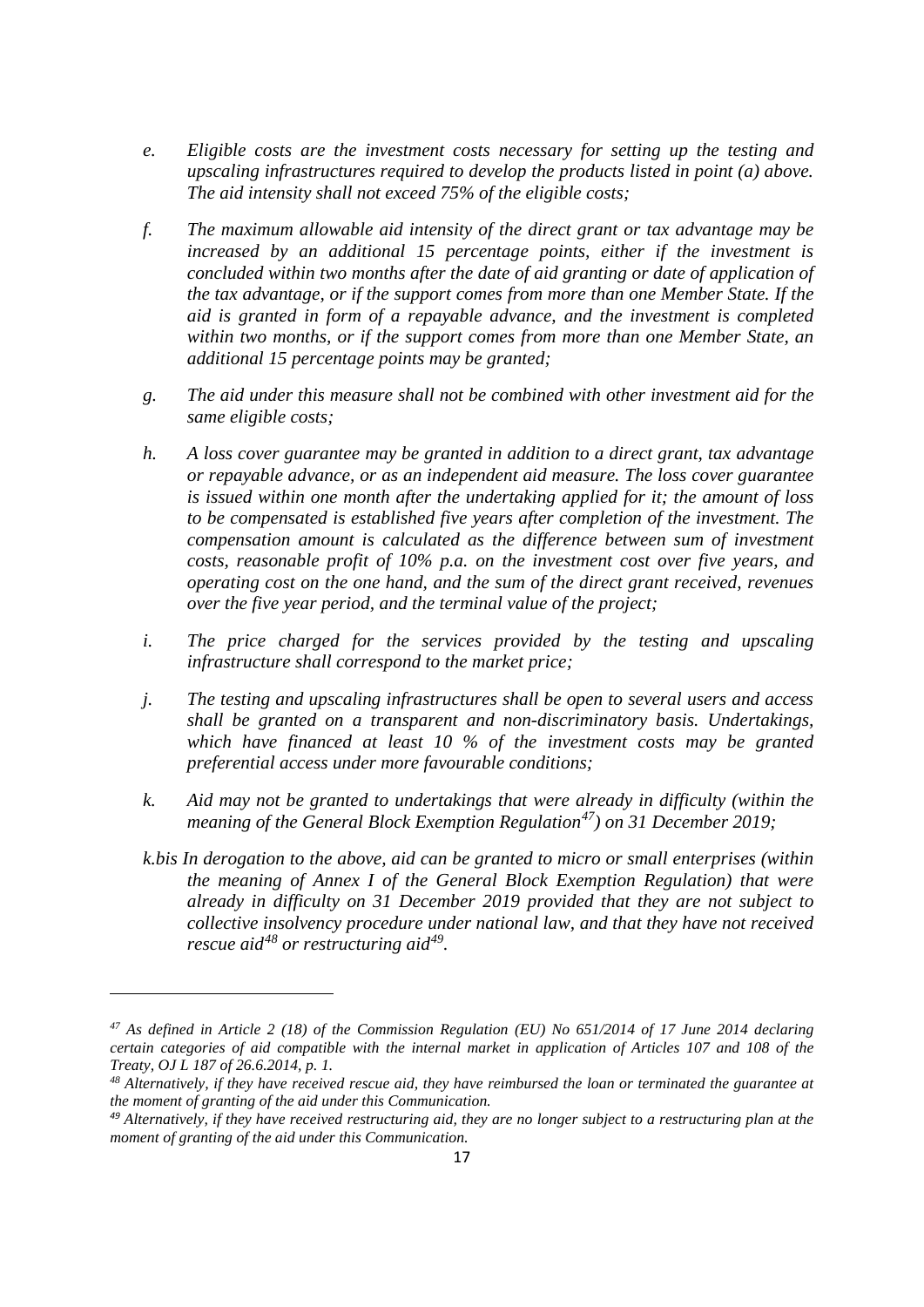### *Investment aid for the production of COVID-19 relevant products*

- *38. Beyond the existing possibilities based on Article 107(3)(c) TFEU, it is essential to facilitate the production of COVID-19 relevant products. This includes: relevant medicinal products (including vaccines) and treatments, their intermediates, active pharmaceutical ingredients and raw materials; medical devices, hospital and medical equipment (including ventilators, protective clothing and equipment as well as diagnostic tools) and necessary raw materials; disinfectants and their intermediary products and raw chemical materials necessary for their production; data collection/processing tools.*
- *39. The Commission will consider investment aid for the production of COVID-19 relevant products compatible with the internal market provided the following conditions are met:*
	- *a. The investment aid is granted for the production of COVID-19 relevant products, such as medicinal products (including vaccines) and treatments, their intermediates, active pharmaceutical ingredients and raw materials; medical devices, hospital and medical equipment (including ventilators, protective clothing and equipment as well as diagnostic tools) and necessary raw materials; disinfectants and their intermediary products and raw chemical materials necessary for their production; data collection/processing tools;*
	- *b. The aid is granted in the form of direct grants, tax advantages or repayable advances by 31 December 2020;*
	- *c. For projects started as of 1 February 2020, the aid is deemed to have an incentive effect; for projects started before 1 February 2020, the aid is deemed to have an incentive effect, if the aid is necessary to accelerate or widen the scope of the project. In such cases, only the additional costs in relation to the acceleration efforts or the widened scope shall be eligible for aid;*
	- *d. The investment project is completed within six months after the date of granting the aid. An investment project is considered completed when it is accepted by the national authorities as completed. Where the six-month deadline is not met, per month of delay, 25% of the amount of aid awarded in form of direct grants or tax advantages is to be reimbursed, unless the delay is due to factors outside the control of the aid beneficiary. Where the deadline is respected, aid in the form of repayable advances is transformed into grants; if not, the repayable advance is reimbursed in equal annual instalments within five years after the date of granting the aid;*
	- *e. Eligible costs relate to all investment costs necessary for the production of the products listed in point (a) and to the costs of trial runs of the new production facilities. The aid intensity shall not exceed 80% of the eligible costs;*
	- *f. The maximum allowable aid intensity of the direct grant or tax advantage may be increased by an additional 15 percentage points, either if the investment is concluded within two months after the date of the aid granting or the date of application of the tax advantage, or if the support comes from more than one*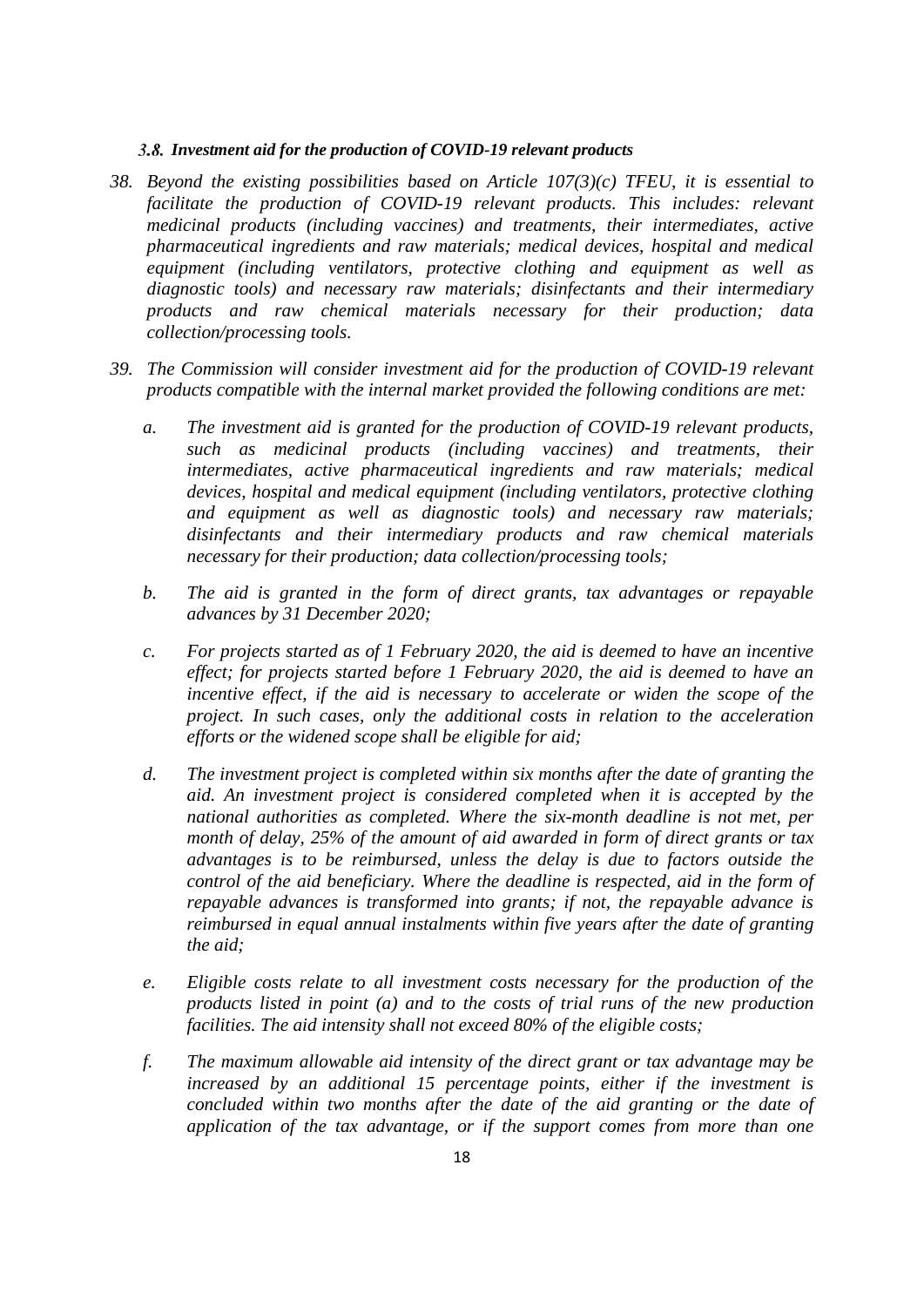*Member State. If the aid is granted in the form of a repayable advance and the investment is completed within two months or if the support comes from more than one Member State an additional 15 percentage points may be granted;*

- *g. Aid under this measure shall not be combined with other investment aid for the same eligible costs;*
- *h. A loss cover guarantee may be granted in addition to a direct grant, tax advantage or repayable advance or as an independent aid measure. The loss cover guarantee is issued within one month after the undertaking applied for it; the amount of loss to be compensated is established five years after completion of the investment. The compensation amount is calculated as the difference between sum of investment costs, reasonable profit of 10% p.a. on the investment cost over five years, and operating cost on the one hand, and the sum of the direct grant received, revenues over the five year period, and the terminal value of the project;*
- *i. Aid may not be granted to undertakings that were already in difficulty (within the meaning of the General Block Exemption Regulation[50](#page-18-0)) on 31 December 2019;*
- *i.bis In derogation to the above, aid can be granted to micro or small enterprises (within the meaning of Annex I of the General Block Exemption Regulation) that were already in difficulty on 31 December 2019 provided that they are not subject to collective insolvency procedure under national law, and that they have not received rescue aid[51](#page-18-1) or restructuring aid[52.](#page-18-2)*

### *Aid in form of deferrals of tax and/or of social security contributions*

**.** 

- *40. Deferrals of payment of taxes and/or of social security contributions may be a valuable tool to reduce the liquidity constraints of undertakings (including self-employed individuals) and preserve employment. Where such deferrals are of a general application and do not favour certain undertakings, or the production of certain goods, they do not fall within the scope of Article 107(1) TFEU. If they are restricted for example to certain sectors, regions or types of undertakings, they involve aid within the meaning of Article 107(1) TFEU.[53](#page-18-3)*
- *41. The Commission will consider compatible with the internal market on the basis of Article 107(3)(b) TFEU aid schemes that consist in temporary deferrals of taxes or of social security contributions which apply to undertakings (including self-employed individuals) that are particularly affected by the COVID-19 outbreak, for example in specific sectors,*

<span id="page-18-0"></span>*<sup>50</sup> As defined in Article 2 (18) of the Commission Regulation (EU) No 651/2014 of 17 June 2014 declaring certain categories of aid compatible with the internal market in application of Articles 107 and 108 of the Treaty, OJ L 187 of 26.6.2014, p. 1.*

<span id="page-18-1"></span>*<sup>51</sup> Alternatively, if they have received rescue aid, they have reimbursed the loan or terminated the guarantee at the moment of granting of the aid under this Communication.*

<span id="page-18-2"></span>*<sup>52</sup> Alternatively, if they have received restructuring aid, they are no longer subject to a restructuring plan at the moment of granting of the aid under this Communication.*

<span id="page-18-3"></span>*<sup>53</sup> See also point 118 of the Commission Notice on the notion of State aid as referred to in Article 107(1) of the Treaty on the Functioning of the European Union C/2016/2946, OJ C 262, 19.7.2016, p. 1–50.*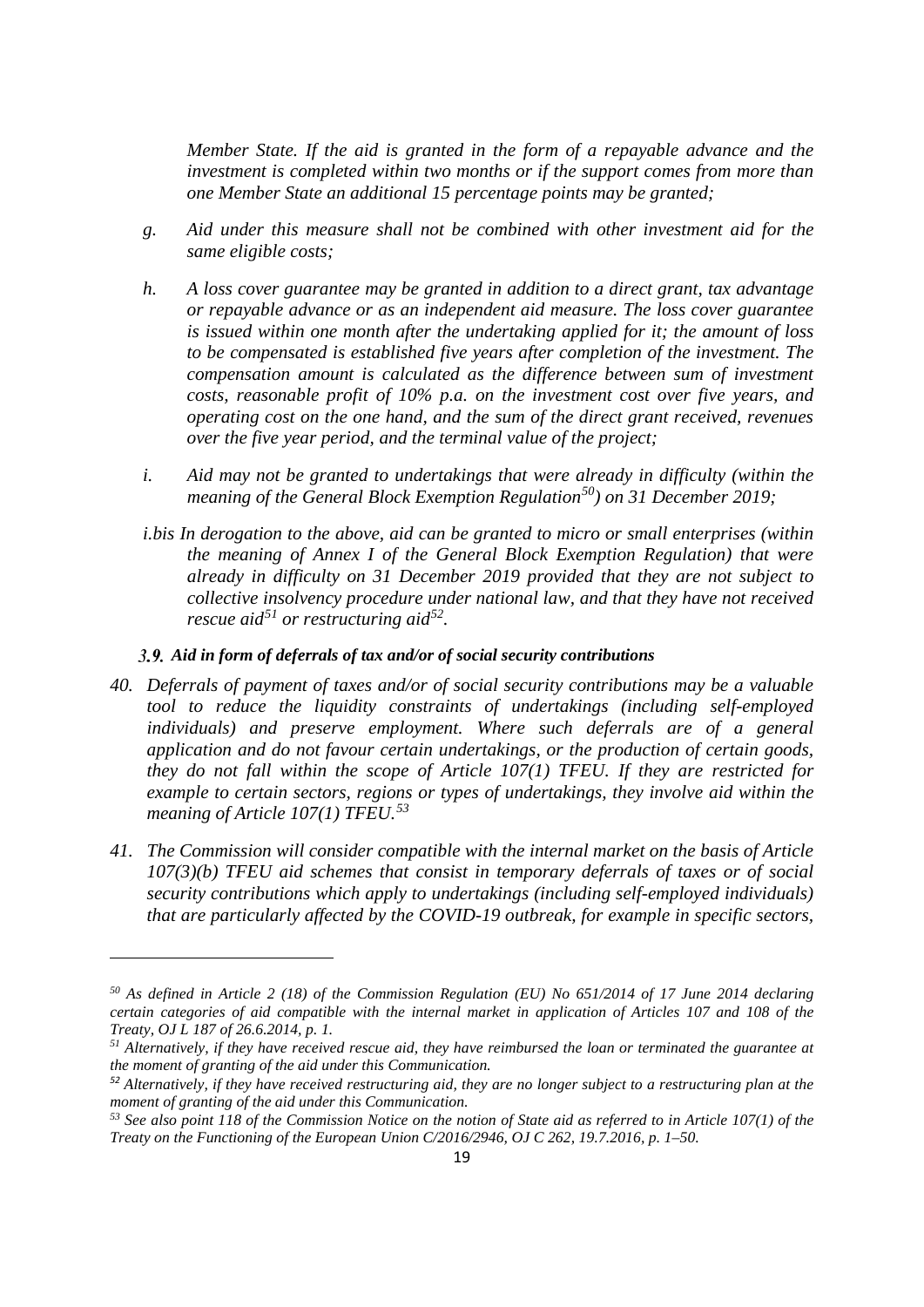*regions or of a certain size. This applies also to measures provided for in relation to fiscal and social security obligations intended to ease the liquidity constraints faced by the beneficiaries, included but not limited to the deferral of payments due in instalments, easier access to tax debt payment plans and of the granting of interest free periods, suspension of tax debt recovery, and expedited tax refunds. The aid shall be granted before 31 December 2020 and the end date for the deferral shall not be later than 31 December 2022.*

### *Aid in form of wage subsidies for employees to avoid lay-offs during the COVID-19*   $3.10.$ *outbreak*

- *42. In order to preserve employment, Member States may envisage contributing to the wage costs of undertakings, which, due to the COVID-19 outbreak, would otherwise lay off personnel or to the wage equivalent income of self-employed individuals for whom the adoption of national measures in response to the COVID- 19 outbreak resulted in the suspension or reduction of their business activity. If such support schemes apply to the whole economy, they fall outside the scope of Union State aid control, since they are not selective. In contrast, those schemes shall be considered to provide undertakings with a selective advantage, if they are restricted to certain sectors, regions or types of undertakings..*
- *43. If such measures constitute aid, the Commission will consider them compatible with the internal market on the basis of Article 107(3)(b) TFEU provided the following conditions are met:* 
	- *a. The aid is aimed at avoiding lay-offs during the COVID-19 outbreak (and to ensure the continuation of business activities of self-employed individuals);*
	- *b. The aid is granted in the form of schemes to undertakings in specific sectors, regions or of a certain size that are particularly affected by the COVID-19 outbreak;*
	- *c. The wage subsidy is granted over a period of not more than twelve months after the application for aid, for employees that would otherwise have been laid off as a consequence of the suspension or reduction of business activities due to the COVID- 19 outbreak (or for self-employed individuals whose business activity has been negatively impacted by the COVID-19 outbreak), and subject to the condition that the benefitting personnel is maintained in continuous employment for the entire period for which the aid is granted (or subject to the condition that the relevant business activity of the self-employed individual is maintained for the entire period for which the aid is granted);*
	- *d. The monthly wage subsidy shall not exceed 80% of the monthly gross salary (including employer's social security contributions) of the benefitting personnel (or 80% of the average monthly wage equivalent income of the self-employed individual). Member States may also notify, in particular in the interest of low wage categories, alternative calculation methods of the aid intensity, such as using the national wage average or minimum wage, provided the proportionality of the aid is maintained;*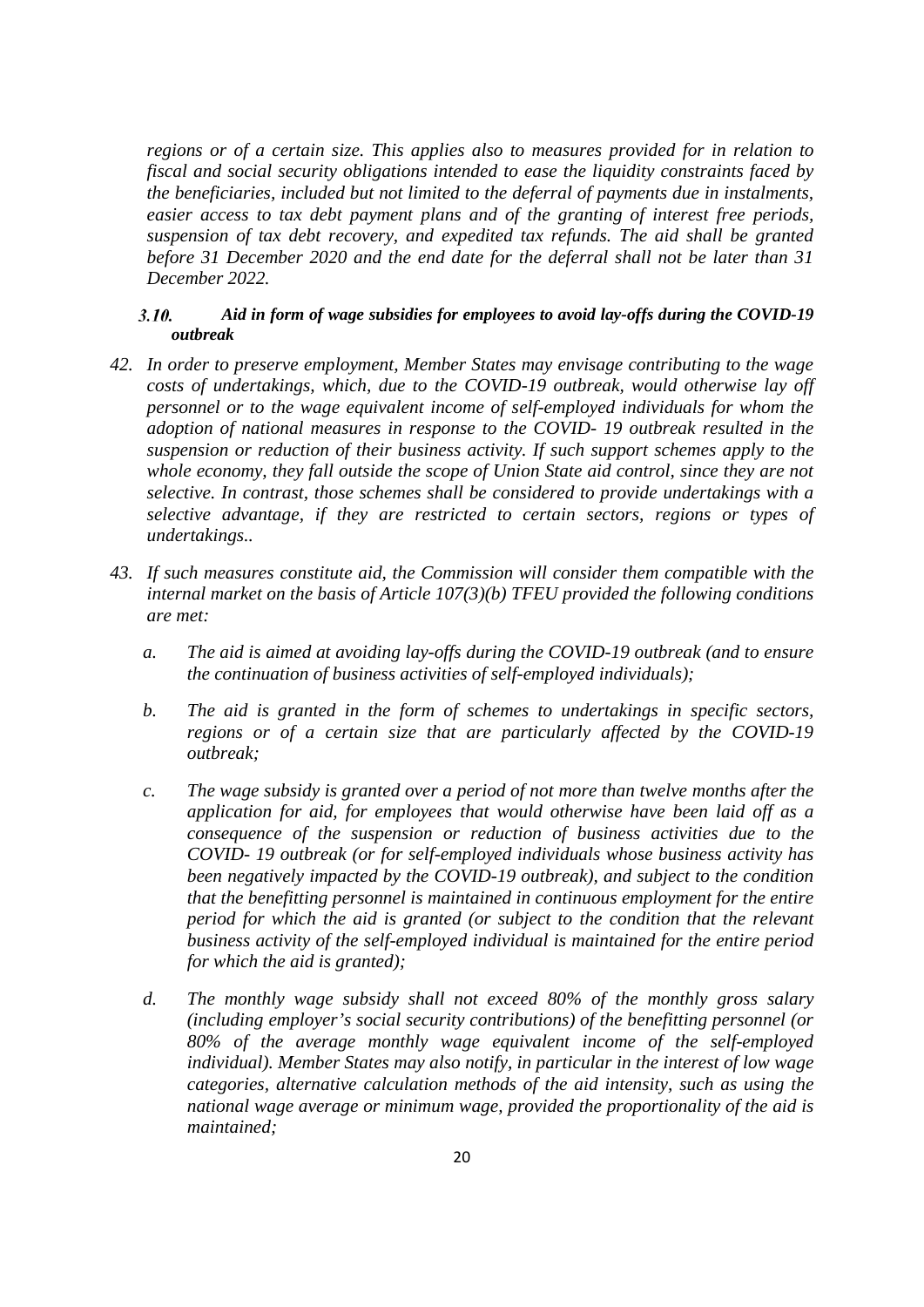- *e. The wage subsidy may be combined with other generally available or selective employment support measures, provided the combined support does not lead to overcompensation of the wage costs of the personnel concerned. Wage subsidies may further be combined with tax deferrals and deferrals of social security payments.*
- *43bis. To the extent that such a scheme includes also employees of credit or financial institutions, any aid to those institutions does not have the objective to preserve or restore their viability, liquidity or solvency, given the predominantly social objective of such aid.[54](#page-20-0) As a result, the Commission considers that such aid should not be qualified as extraordinary public financial support according to Article 2(1) (28) BRRD and Article 3(1) (29) SRMR, and should not be assessed under the State aid rules applicable to the banking sector. [55](#page-20-1)*

#### $3.11.$ *Recapitalisation measures*

- *44. This Temporary Framework sets out the criteria under EU State aid rules, based on which Member States may provide public support in the form of equity and/or hybrid capital instruments to undertakings facing financial difficulties due to the COVID-19 outbreak.[56](#page-20-2) It aims at ensuring that the disruption of the economy does not result in the unnecessary exit from the market of undertakings that were viable before the COVID-19 outbreak. Recapitalisations must therefore not exceed the minimum needed to ensure the viability of the beneficiary, and should not go beyond restoring the capital structure of the beneficiary to the one predating the COVID-19 outbreak. Large undertakings must report on how the aid received supports their activities in line with EU objectives and national obligations linked to the green and digital transformation, including the EU objective of climate neutrality by 2050.*
- *45. At the same time, the Commission underlines that providing national public support in the form of equity and/or hybrid capital instruments, as part of schemes or in individual cases, should only be considered if no other appropriate solution can be found. Moreover, the issuing of such instruments should be subject to stringent conditions because they are highly distortive for competition between undertakings. Such interventions must therefore be subject to clear conditions as regards the State's entry, remuneration and exit from the equity of the undertakings concerned, governance provisions and appropriate measures to limit distortions of competition. Against this background, the Commission notes that designing national support measures in a way that meets the EU's policy objectives related to green and digital transformation of their economies will allow for a more sustainable long-term growth, and promote the transformation to the agreed EU objective of climate neutrality by 2050.*

**.** 

<span id="page-20-0"></span>*<sup>54</sup> See by analogy Commission decision SA.49554- CY- Cypriot scheme for non-performing loans collateralized with primary residences (Estia), recital 73 and Commission decision SA.53520-EL- Primary Residence Protection Scheme, recital 71.*

<span id="page-20-1"></span>*<sup>55</sup> See point 6 of this Communication.*

<span id="page-20-2"></span>*<sup>56</sup> The possibility of offering aid in the form of equity and/or hybrid capital instruments, but for much lower nominal amounts, is already provided under the conditions of section 3.1 of this Communication.*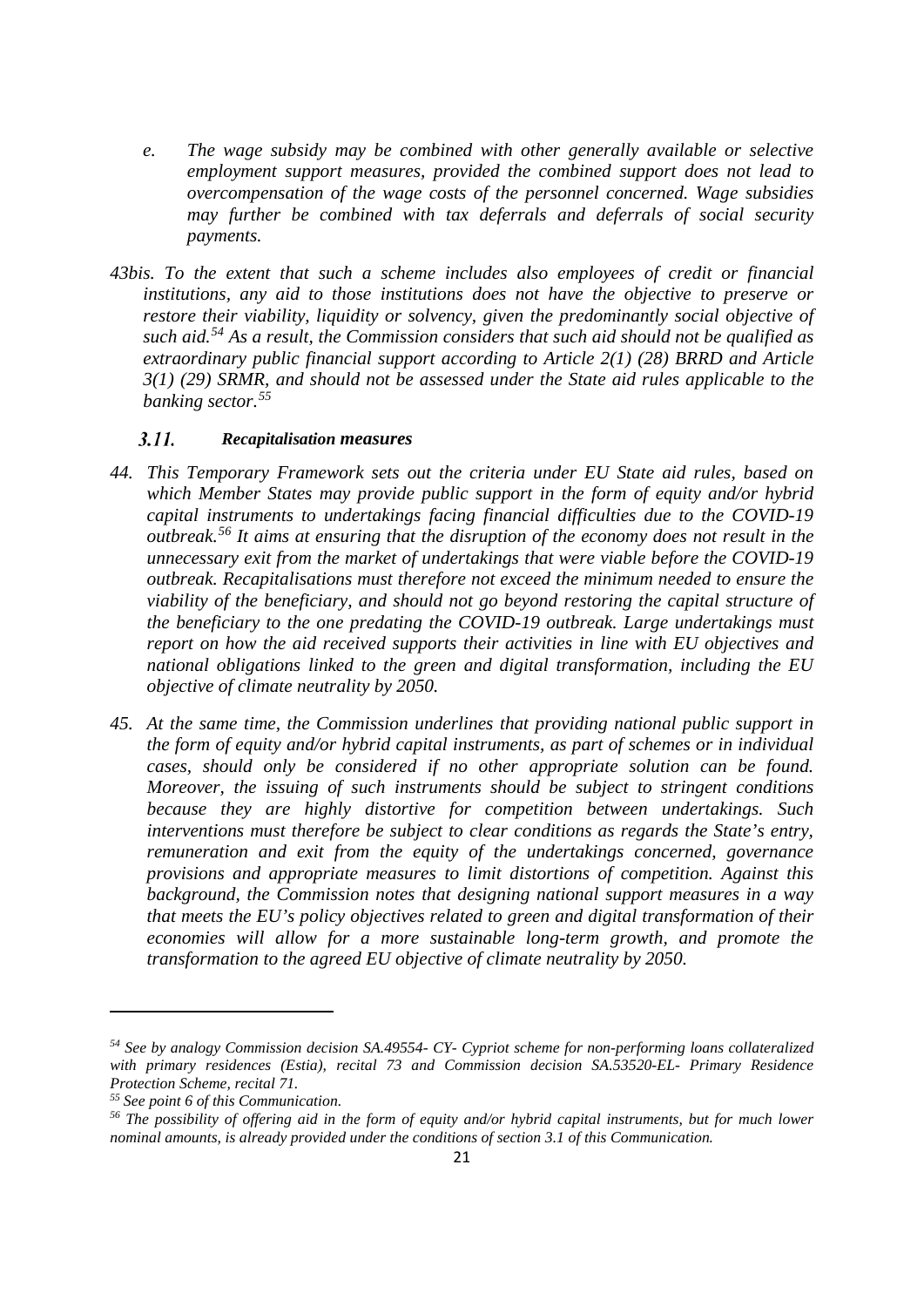### *3.11.1. Applicability*

<u>.</u>

- *46. The following conditions shall apply to recapitalisation schemes and individual recapitalisation measures of Member States for non-financial undertakings (collectively referred to as "COVID-19 recapitalisation" measures) under this Communication, which are not covered by section 3.1 of this Communication. They apply to COVID-19 recapitalisation measures for large undertakings and SMEs.[57](#page-21-0)*
- *47. The following conditions shall also apply to subordinated debt instruments that exceed both of the ceilings referred to in point 27bis (i) and (ii) in section 3.3 of this Communication.*
- *48. COVID-19 recapitalisation measures shall not be granted later than 30 June 2021.*

### *3.11.2. Eligibility and entry conditions*

- *49. The COVID-19 recapitalisation measure must fulfil the following conditions:*
	- *a. without the State intervention the beneficiary would go out of business or would face serious difficulties to maintain its operations. Such difficulties may be shown by the deterioration of, in particular, the beneficiary's debt to equity ratio or similar indicators;*
	- *b. it is in the common interest to intervene. This may relate to avoiding social hardship and market failure due to significant loss of employment, the exit of an innovative company, the exit of a systemically important company, the risk of disruption to an important service, or similar situations duly substantiated by the Member State concerned;*
	- *c. the beneficiary is not able to find financing on the markets at affordable terms and the horizontal measures existing in the Member State concerned to cover liquidity needs are insufficient to ensure its viability; and*
	- *d. the beneficiary is not an undertaking that was already in difficulty on 31 December 2019 (within the meaning of the General Block Exemption Regulation[58\)](#page-21-1);*
	- *d.bis In derogation to the above, aid can be granted to micro or small enterprises (within the meaning of Annex I of the General Block Exemption Regulation) that were already in difficulty on 31 December 2019 provided that they are not subject to collective insolvency procedure under national law, and that they have not received rescue aid[59](#page-21-2) or restructuring aid[60.](#page-21-3)*

<span id="page-21-3"></span><span id="page-21-0"></span>*<sup>57</sup> As set out in point 16 of the Communication, notification of alternative approaches remains possible in line with Article 107(3)(b) TFEU.*

<span id="page-21-1"></span>*<sup>58</sup> As defined in Article 2 (18) of the Commission Regulation (EU) No 651/2014 of 17 June 2014 declaring certain categories of aid compatible with the internal market in application of Articles 107 and 108 of the Treaty, OJ L 187 of 26.6.2014, p. 1.*

<span id="page-21-2"></span>*<sup>59</sup> Alternatively, if they have received rescue aid, they have reimbursed the loan or terminated the guarantee at the moment of granting of the aid under this Communication.*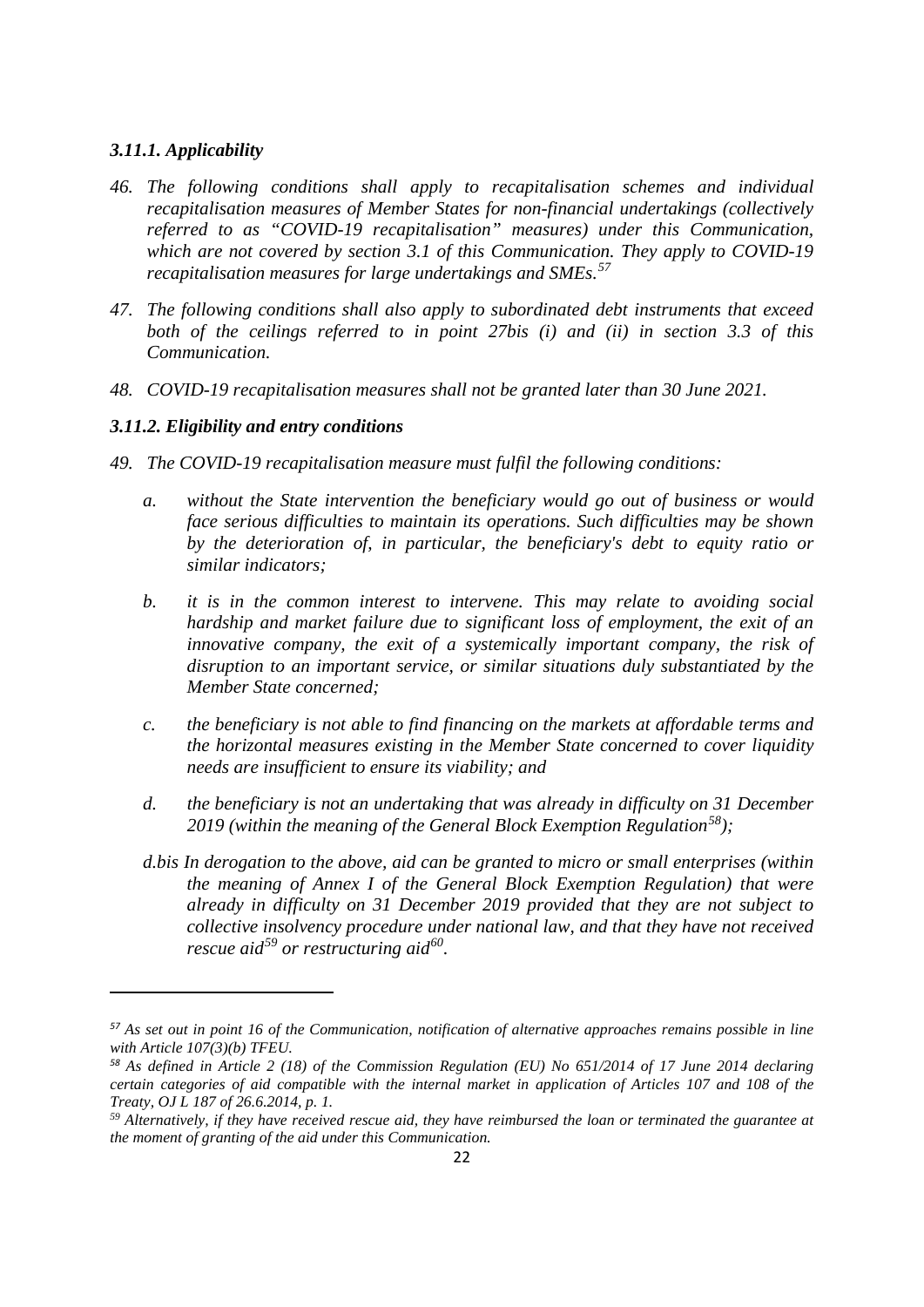- *50. Member States shall grant COVID-19 recapitalisation measures under an aid scheme approved by the Commission only following a written request for such aid by the prospective beneficiary undertakings. As regards individually notifiable aid, Member States shall provide evidence of such a written request as part of the notification of the individual aid measure to the Commission.*
- *51. The requirements of this section and sections 3.11.4, 3.11.5, 3.11.6 and 3.11.7 apply to both COVID-19 recapitalisation schemes and individual aid measures. When approving a scheme, the Commission will request the separate notification of individual aid above the threshold of EUR 250 million. In relation to such notifications the Commission will assess whether existing financing in the market or horizontal measures to cover liquidity needs are insufficient to ensure the viability of the beneficiary; that the selected recapitalisation instruments and the conditions attached to them are appropriate to address the beneficiary's serious difficulties; that the aid is proportionate; and that the conditions in this section and sections 3.11.4, 3.11.5, 3.11.6 and 3.11.7 are complied with.*

### *3.11.3. Types of recapitalisation measures*

- *52. Member States can provide COVID-19 recapitalisation measures using two distinct sets of recapitalisation instruments:* 
	- *a. equity instruments, in particular, the issuance of new common or preferred shares; and/or*
	- *b. instruments with an equity component (referred to as 'hybrid capital instruments')[61](#page-22-0), in particular profit participation rights, silent participations and convertible secured or unsecured bonds.*
- *53. The State intervention can take the form of any variation of the above instruments, or a combination of equity and hybrid capital instruments. Member States may also underwrite the above instruments in the context of a market offering, under the condition that any resulting State intervention in a beneficiary meets the conditions set out in this section 3.11 of the Communication. The Member State must ensure that the selected recapitalisation instruments and the conditions attached thereto are appropriate to address the beneficiary's recapitalisation needs, while at the same time being the least distortive to competition.*

### *3.11.4. Amount of the recapitalisation*

**.** 

*54. In order to ensure proportionality of the aid, the amount of the COVID-19 recapitalisation must not exceed the minimum needed to ensure the viability of the* 

*<sup>60</sup> Alternatively, if they have received restructuring aid, they are no longer subject to a restructuring plan at the moment of granting of the aid under this Communication.*

<span id="page-22-0"></span><sup>61</sup> *Hybrid capital instruments are instruments that have characteristics of debt as well as of equity. For instance, convertible bonds are remunerated like bonds until they are converted into equity. The assessment of the overall remuneration of hybrid capital instruments thus depends on the one hand on their remuneration while they are debt-like instruments and on the other hand on the conditions for conversion into equity-like instruments.*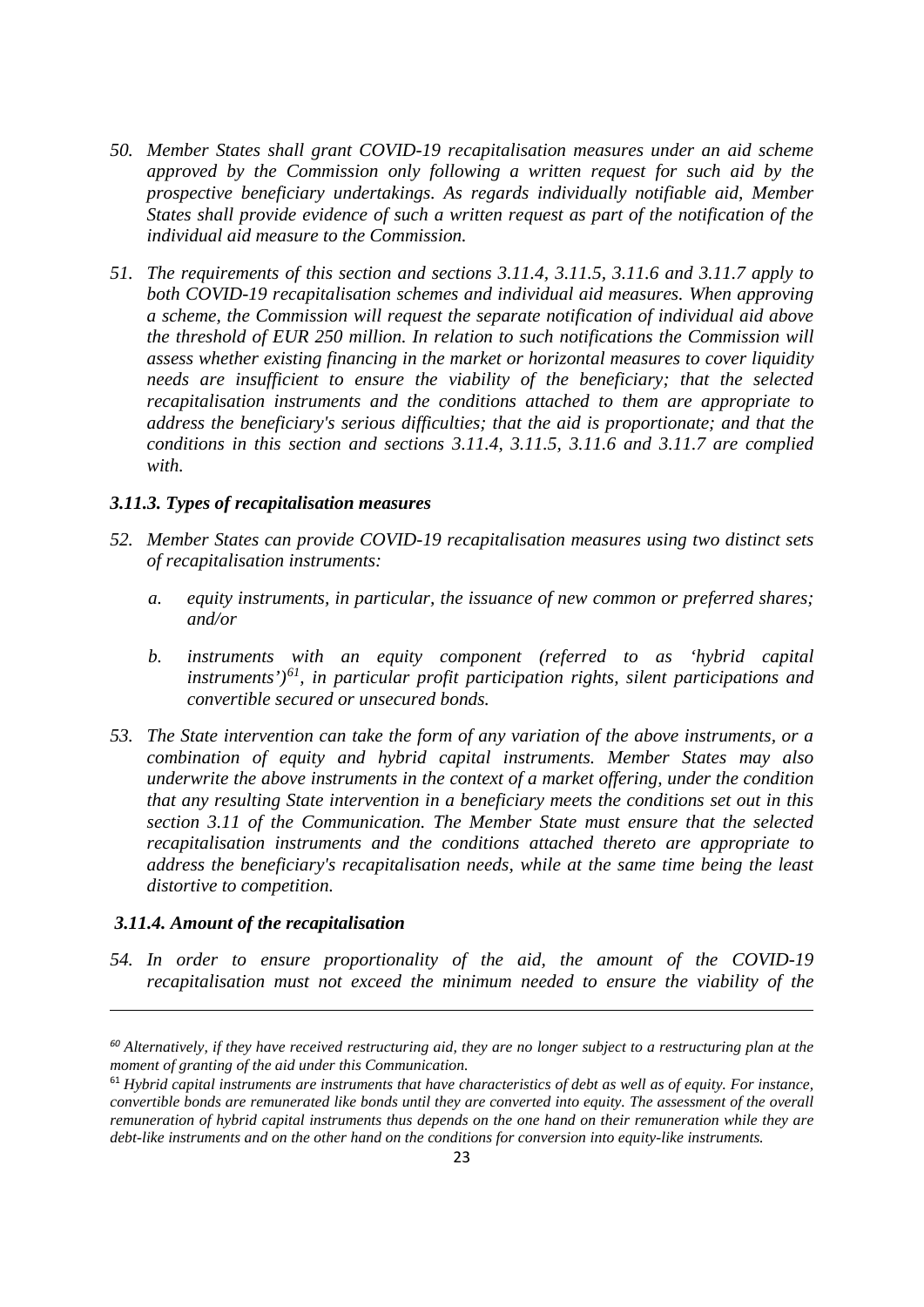*beneficiary, and should not go beyond restoring the capital structure of the beneficiary to the one predating the COVID-19 outbreak, i.e. the situation on 31 December 2019. In assessing the proportionality of the aid, State aid received or planned in the context of the COVID-19 outbreak shall be taken into account.* 

### *3.11.5. Remuneration and exit of the State*

### *General principles*

- *55. The State shall receive appropriate remuneration for the investment. The closer the remuneration is to market terms, the lower the potential competition distortion caused by the State intervention.*
- *56. The COVID-19 recapitalisation should be redeemed when the economy stabilises. The Commission considers it appropriate to give the beneficiary sufficient time to redeem the recapitalisation. The Member State must put a mechanism in place to gradually incentivise redemption.*
- *57. The remuneration of the COVID-19 recapitalisation measure should be increased in order to converge with market prices to provide an incentive to the beneficiary and to the other shareholders to redeem the State recapitalisation measure and to minimise the risk of distortions of competition.*
- *58. It follows that COVID-19 recapitalisation measures need to contain appropriate incentives for undertakings to redeem the recapitalisation and look for alternative capital when market conditions permit, by requiring a sufficiently high remuneration for the recapitalisation.*
- *59. As an alternative to the remuneration methodologies set out below, Member States may notify schemes or individual measures where the remuneration methodology is adapted in accordance with the features and seniority of the capital instrument provided they overall lead to a similar outcome with regard to the incentive effects on the exit of the State and a similar overall impact on the State's remuneration.*

### *Remuneration of equity instruments*

- *60. A capital injection by the State, or an equivalent intervention, shall be conducted at a price that does not exceed the average share price of the beneficiary over the 15 days preceding the request for the capital injection. If the beneficiary is not a publicly listed company, an estimate of its market value should be established by an independent expert or by other proportionate means.*
- *61. Any recapitalisation measure shall include a step-up mechanism increasing the remuneration of the State, to incentivise the beneficiary to buy back the State capital injections. This increase in remuneration can take the form of additional shares[62](#page-23-0)*

<span id="page-23-0"></span>*<sup>62</sup> Additional shares can, for instance, be granted via the issuance of convertible bonds at the date of the recapitalisation, which will be converted into equity at the date of trigger of the step-up mechanism.*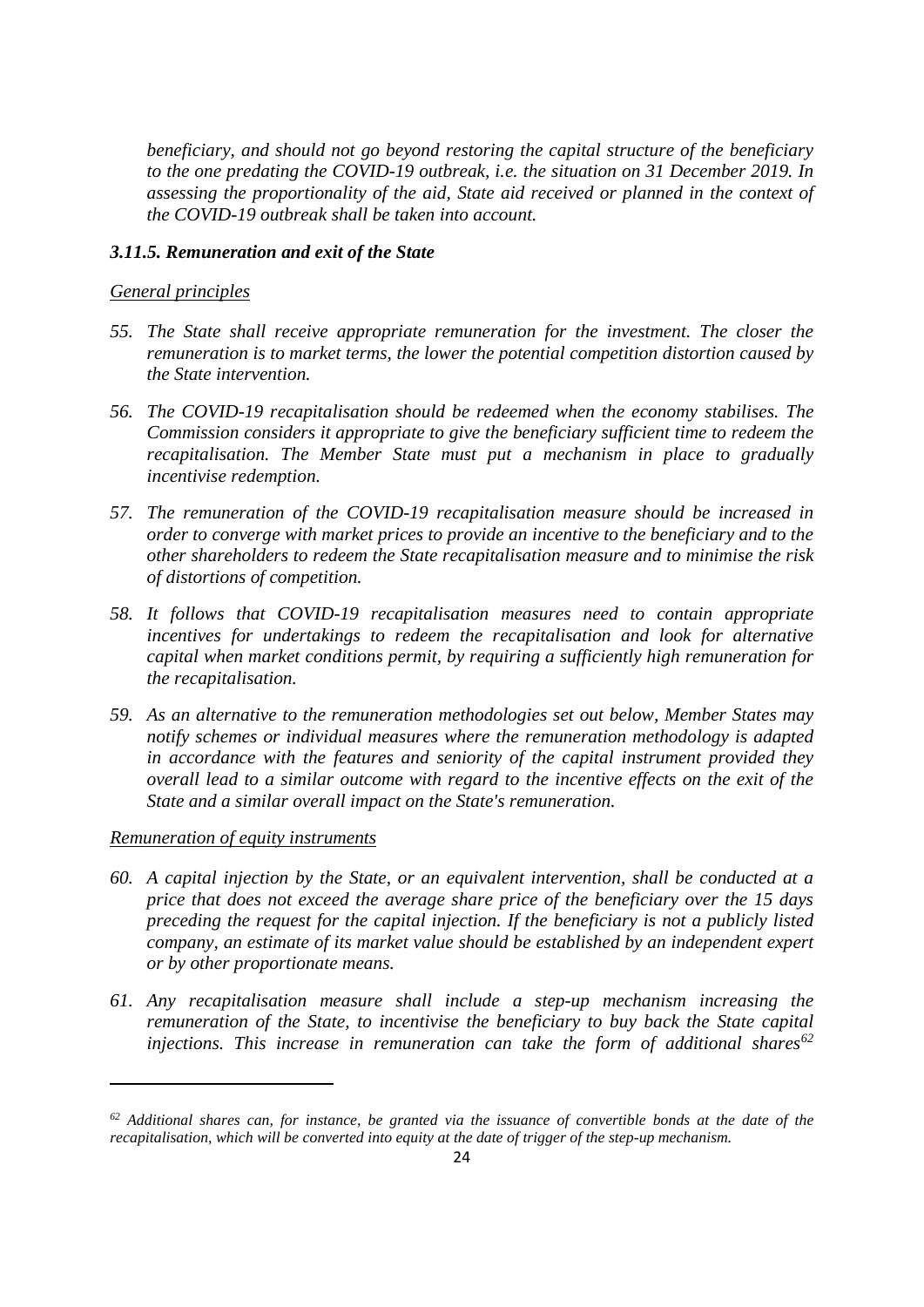*granted to the State or other mechanisms, and should correspond to a minimum of 10% increase in the remuneration of the State (for the participation resulting from the State's COVID-19 equity injection that has not been repaid), for each of the step-up steps:* 

- *a. Four years after the COVID-19 equity injection, if the State has not sold at least 40 percent of its equity participation resulting from the COVID-19 equity injection, the step-up mechanism will be activated.*
- *b. Six years after the COVID-19 equity injection, if the State has not sold in full its equity participation resulting from the State's COVID-19 equity injection, the stepup mechanism will again be activated.[63](#page-24-0)*

*If the beneficiary is not a publicly listed company, Member States may decide to implement each of the two steps one year later, i.e. five years and seven years after granting of the COVID-19 equity injection, respectively.*

- *62. The Commission may accept alternative mechanisms, provided they overall lead to a similar outcome with regard to the incentive effects on the exit of the State and a similar overall impact on the State's remuneration.*
- *63. The beneficiary should, have at any time, the possibility to buy back the equity stake that the State has acquired. To ensure that the State receives appropriate remuneration for the investment, the buy-back price should be the higher amount of (i) the nominal investment by the State increased by an annual interest remuneration 200 basis points higher than presented in the table below*[64](#page-24-1)*; or (ii) the market price at the moment of the buy-back.*
- *64. As an alternative, the State may sell at any time its equity stake at market prices to purchasers other than the beneficiary. Such a sale requires, in principle, an open and non-discriminatory consultation of potential purchasers or a sale on the stock exchange. The State may give existing shareholders, i.e. shareholders before the COVID-19 recapitalisation, priority rights to buy at the price resulting from the public consultation. If the State sells its equity stake at a price below the minimum price laid down in point 63, the governance rules laid down in section 3.11.6 shall continue to apply at least until four years after the COVID-19 equity injection measure was granted.*

### *Remuneration of hybrid capital instruments*

**.** 

*65. The overall remuneration of hybrid capital instruments must adequately factor in the following elements:*

<span id="page-24-0"></span>*<sup>63</sup> For instance, if the step-up takes the form of the grant to the State of additional shares. If the State's participation in a beneficiary is 40% as a result of its capital injection, and if the State does not sell its participation before the requested date, the State's participation should increase by at least 0.1x40%=4% to reach 44% four years after the COVID-19 equity injection, and to reach 48% six years after COVID-19 equity injection, resulting in a corresponding dilution of the stakes of other shareholders.*

<span id="page-24-1"></span>*<sup>64</sup> The 200 bps increase does not apply in year 8 and onwards.*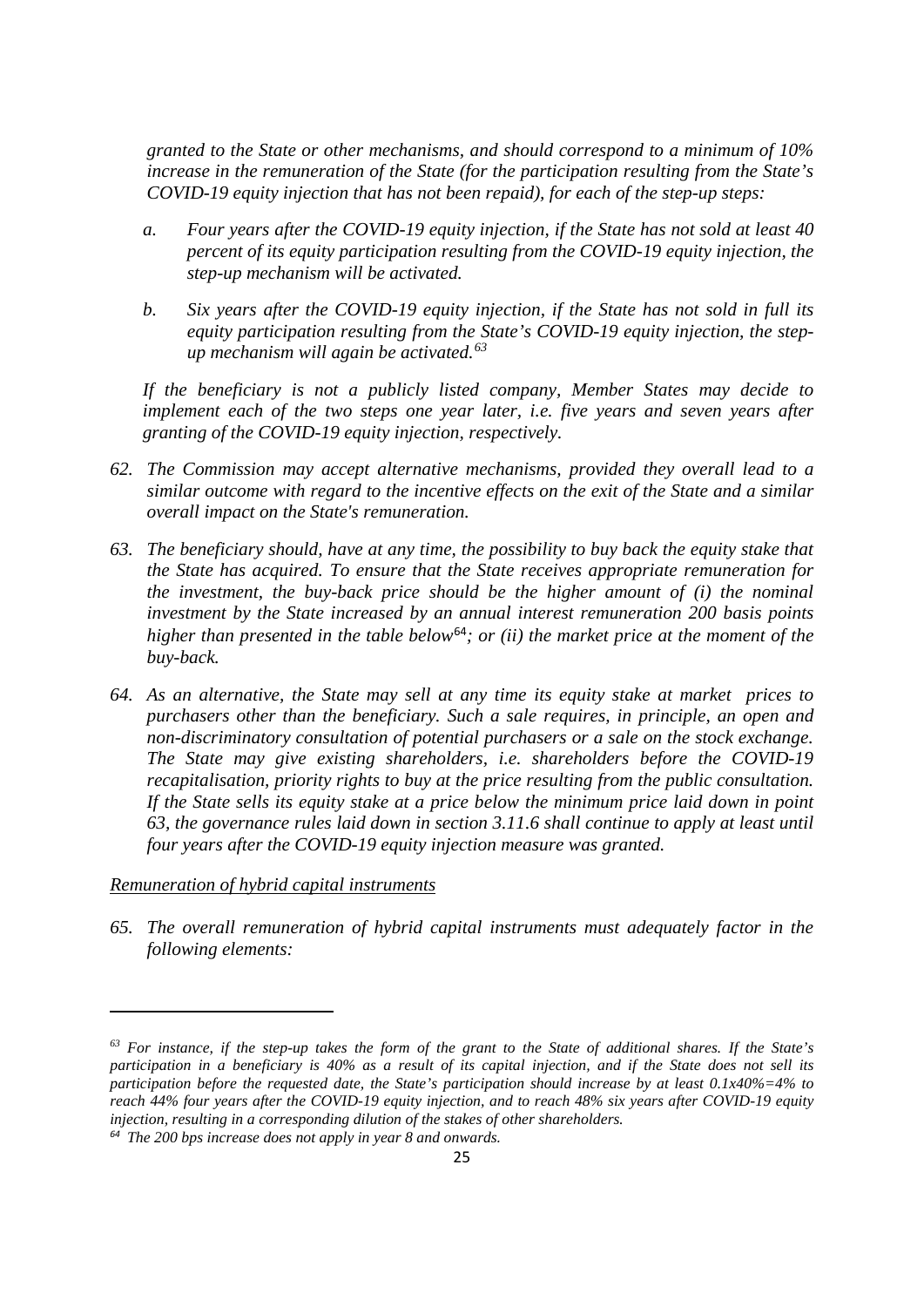- *a. the characteristics of the instrument chosen, including its level of subordination, risk and all modalities of payment;*
- *b. built-in incentives for exit (such as step-up and redemption clauses); and*
- *c. an appropriate benchmark interest rate.*
- *66. The minimum remuneration of hybrid capital instruments until they are converted into equity-like instruments shall be at least equal to the base rate (1 year IBOR or equivalent as published by the Commission[65](#page-25-0)), plus the premium as set out below.*

| of<br>Type<br>recipient | 1st year | $2^{nd}$ and $4^{th}$<br>$3^{rd}$ year | and $6^{th}$<br>$5th$ year | and<br>$7th$ year | $8^{th}$<br>year<br>and after |
|-------------------------|----------|----------------------------------------|----------------------------|-------------------|-------------------------------|
| <b>SMEs</b>             | 225 bps  | 325 bps                                | 450 bps                    | 600 bps           | 800 bps                       |
| Large<br>enterprises    | 250 bps  | 350 bps                                | 500 bps                    | 700 bps           | 950 bps                       |

*Remuneration of hybrid capital instruments: 1-year IBOR +*

- *67. The conversion of hybrid capital instruments into equity shall be conducted at 5 percent or more below TERP (Theoretical Ex-Rights Price) at the time of the conversion.*
- *68. After conversion into equity, a step-up mechanism must be included to increase the remuneration of the State, to incentivise the beneficiaries to buy back the State capital injections. If the equity resulting from the State's COVID-19 intervention is still owned by the State two years after the conversion into equity the State shall receive an additional share of ownership of the beneficiary in addition to its remaining participation resulting from the State's conversion of the COVID-19 hybrid capital instruments. This additional share of ownership shall be at a minimum 10 percent of the remaining participation resulting from the State's conversion of the COVID-19 hybrid capital instruments. The Commission may accept alternative step-up mechanisms provided they have the same incentive effect and a similar overall impact on the State's remuneration.*
- *69. Member States may choose a pricing formula that includes additional step-up or payback clauses. Such features should be designed so that they encourage an early end to the State's recapitalisation support of the beneficiary. The Commission may also accept alternative pricing methodologies, provided they lead to remunerations that are higher than or similar to those resulting from the above methodology.*
- *70. Since the nature of hybrid instruments varies significantly, the Commission does not provide guidance for all types of instruments. Hybrid instruments shall in any event*

<u>.</u>

<span id="page-25-0"></span>*<sup>65</sup> Base rates calculated in accordance with the Communication from the Commission on the revision of the method for setting the reference and discount rates (OJ C 14, 19.01.2008, p.6.), published on the website of DG Competition at https://ec.europa.eu/competition/state\_aid/legislation/reference\_rates.html.*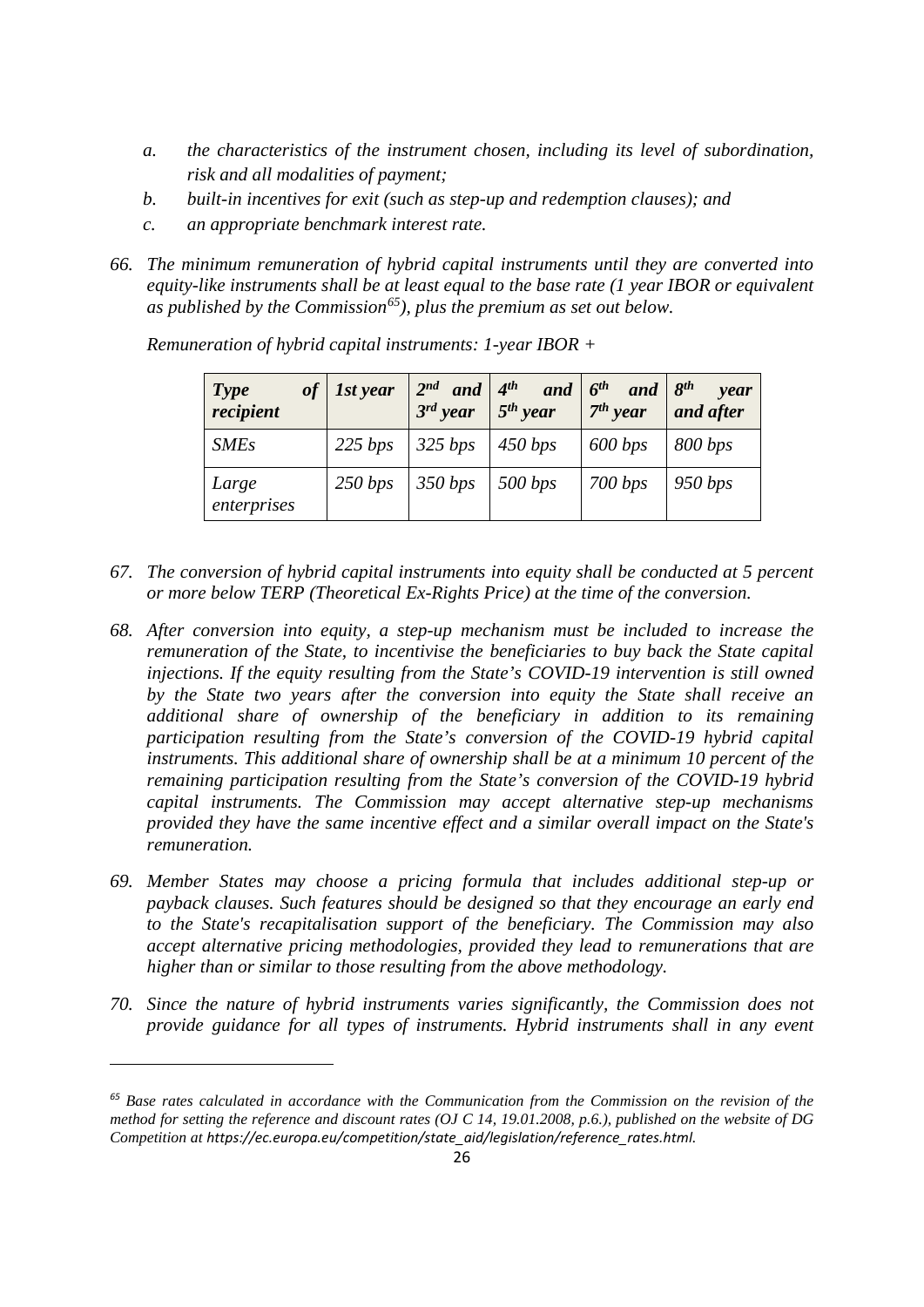*follow the principles mentioned above, with remuneration reflecting the risk of the particular instruments.*

### *3.11.6. Governance and prevention of undue distortions of competition*

- *71. In order to prevent undue distortions of competition beneficiaries must not engage in aggressive commercial expansion financed by State aid or beneficiaries taking excessive risks. As a general principle, the smaller the equity stake of the Member State and the higher the remuneration, the less there is a need for safeguards.*
- *72. If the beneficiary of a COVID-19 recapitalisation measure above EUR 250 million is an undertaking with significant market power on at least one of the relevant markets in which it operates, Member States must propose additional measures to preserve effective competition in those markets. In proposing such measures, Member States may in particular offer structural or behavioural commitments foreseen in Commission Notice on remedies acceptable under the Council Regulation (EC) No 139/2004 and under Commission Regulation (EC) No 802/2004.*
- *73. Beneficiaries receiving a COVID-19 recapitalisation measures are prohibited from advertising it for commercial purposes.*
- *74. As long as at least 75% of the COVID-19 recapitalisation measures have not been redeemed, beneficiaries other than SMEs shall be prevented from acquiring a more than 10% stake in competitors or other operators in the same line of business, including upstream and downstream operations.*
- *75. In exceptional circumstances, and without prejudice to merger control, such beneficiaries may acquire a more than 10% stake in operators upstream or downstream in their area of operation, only if the acquisition is necessary to maintain the beneficiary's viability. The Commission may authorise the acquisition if it is necessary to maintain the beneficiary's viability. The acquisition may not be implemented before the Commission has taken a decision on this issue.*
- *76. State aid shall not be used to cross-subsidise economic activities of integrated undertakings that were in economic difficulties already on 31 December 2019. A clear account separation shall be put in place in integrated companies to ensure that the recapitalisation measure does not benefit those activities.*
- *77. As long as the COVID-19 recapitalisation measures have not been fully redeemed, beneficiaries cannot make dividend payments, nor non-mandatory coupon payments, nor buy back shares, other than in relation to the State.*
- *78. As long as at least 75% of the COVID-19 recapitalisation measures has not been redeemed, the remuneration of each member of the beneficiaries' management must not go beyond the fixed part of his/her remuneration on 31 December 2019. For persons becoming members of the management on or after the recapitalisation, the applicable limit is the fixed remuneration of the members of the management with the same level of responsibility on 31 December 2019. Under no circumstances, shall bonuses or other variable or comparable remuneration elements be paid.*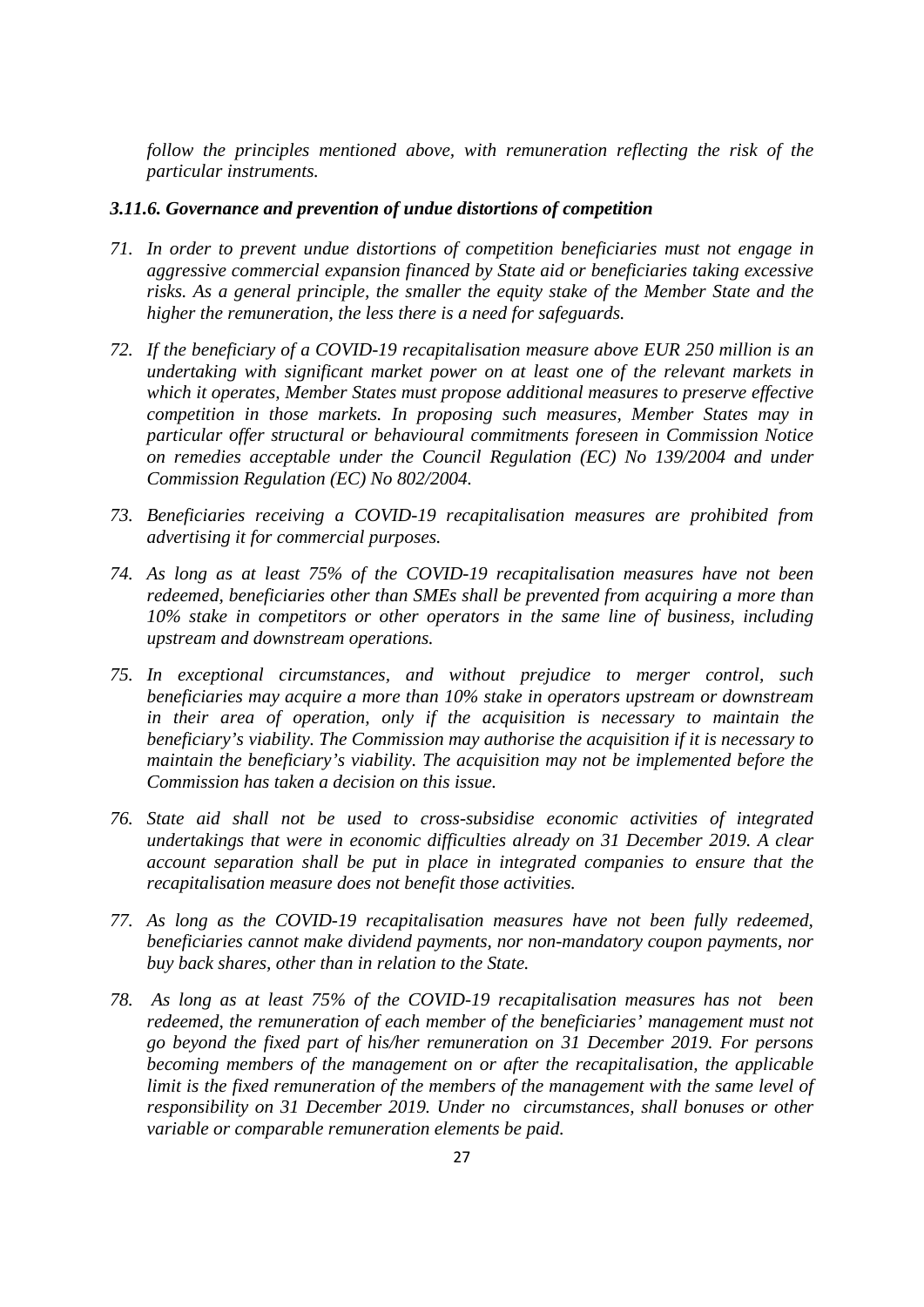- *78bis Where the State is an existing shareholder, i.e. before the COVID-19 equity injection, and:*
	- *a. the State injects new equity under the same conditions as private investors and pro rata to its existing shareholding (or below), and*
	- *b. the private participation is significant (in principle at least 30% of the new equity injected), and*
	- *c. the State's new equity injection constitutes State aid because of its particular circumstances, for instance because of another measure benefitting the company,*

*it is not necessary to impose specific conditions as regards the State's exit and the following shall apply:*

- *i. points 61 and 62 do not apply to such a COVID-19 equity injection measure;*
- *ii. in derogation from points 74, 75 and 78, the acquisition ban and the cap on the remuneration of the management are limited to three years;*
- *iii. in derogation from point 77, the dividend ban is lifted for the holders of the new shares. For existing shares, the dividend ban is lifted, provided the holders of those existing shares are altogether diluted to below 10% in the company. If holders of existing shares are not altogether diluted to a share in the company below 10%, the dividend ban applies to existing shareholders for three years. In any event, the remuneration due for COVID-19 hybrid capital and subordinated debt instruments held by the State shall be paid before any dividends are paid to shareholders in a given year;*

*iv. the requirements in section 3.11.7 do not apply except for the reporting obligations under point 83 that shall apply for three years; and*

*v. all the other conditions laid down in section 3.11 apply mutatis mutandis.*

*78ter Where the State injects equity into a company in which it is not an existing shareholder (i.e. before the COVID-19 equity injection measure), and*

- *a. it injects new equity under the same conditions as private investors, and*
- *b. the private participation is significant (in principle at least 30% of the new equity injected), and*
- *c. where the State's equity injection constitutes State aid because of its particular circumstances, for instance because of another measure benefiting the company,*

*the following shall apply:*

*i. in derogation from point 77, the dividend ban is lifted for all holders of new shares. For existing shares, the dividend ban is lifted, provided the holders of such existing shares are altogether diluted to a share in the company below 10%. In any event, the remuneration due for COVID-19 hybrid capital and subordinated debt instruments held*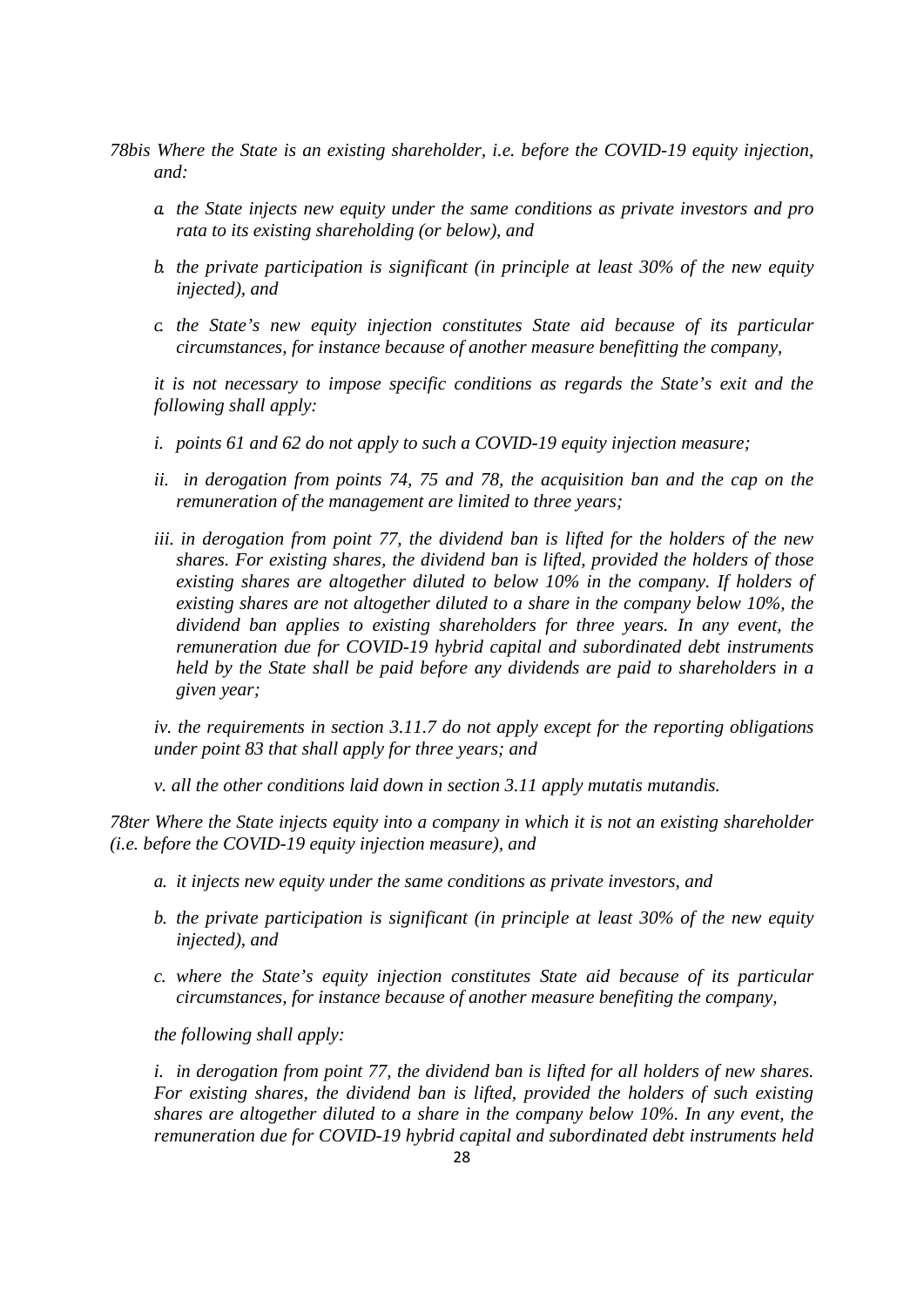*by the State shall be paid before any dividends are paid to shareholders in given a year; and*

*ii. all the other conditions laid down in section 3.11 apply mutatis mutandis.*

## *3.11.7. Exit strategy of the State from the participation resulting from the recapitalisation and reporting obligations*

- *79. Beneficiaries other than SMEs that have received a COVID-19 recapitalisation of more than 25% of equity at the moment of intervention must demonstrate a credible exit strategy for the participation of the Member State, unless the State's intervention is reduced below the level of 25% of equity within 12 months from the date of the granting of the aid.[66](#page-28-0)*
- *80. The exit strategy shall lay out:*

<u>.</u>

- *a. the plan of the beneficiary on the continuation of its activity and the use of the funds invested by the State, including a payment schedule of the remuneration and of the redemption of the State investment (together 'the repayment schedule'); and*
- *b. the measures that the beneficiary and the State will take to abide by the repayment schedule.*
- *81. The exit strategy should be prepared and submitted to the Member State within 12 months after aid is granted and must to be endorsed by the Member State.*
- *82. Beyond the obligation set out in points 79 to 81, beneficiaries must report to the Member State on the progress in the implementation of the repayment schedule and the compliance with the conditions in section 3.11.6 within 12 months of the schedule's presentation, and thereafter periodically every 12 months.*
- *83. As long as the COVID-19 recapitalisation measures has not been fully redeemed, beneficiaries of a COVID-19 recapitalisation, other than SMEs, shall, within 12 months from the date of the granting of the aid and thereafter periodically every 12 months, publish information on the use of the aid received. In particular, this should include information on how their use of the aid received supports their activities in line with EU objectives and national obligations linked to the green and digital transformation, including the EU objective of climate neutrality by 2050.*
- *84. The Member State should report to the Commission annually on the implementation of the repayment schedule and compliance with the conditions in section 3.11.6. Where the beneficiary received a COVID-19 recapitalisation above EUR 250 million, the report shall include information on compliance with the conditions set in point 54.*
- *85. If six years after the COVID-19 recapitalisation the State's intervention has not been reduced below 15% of beneficiary's equity, a restructuring plan in accordance with the*

<span id="page-28-0"></span>*<sup>66</sup> For the purpose of this subsection 3.11.7, hybrid instruments granted by the State should be counted as equity.*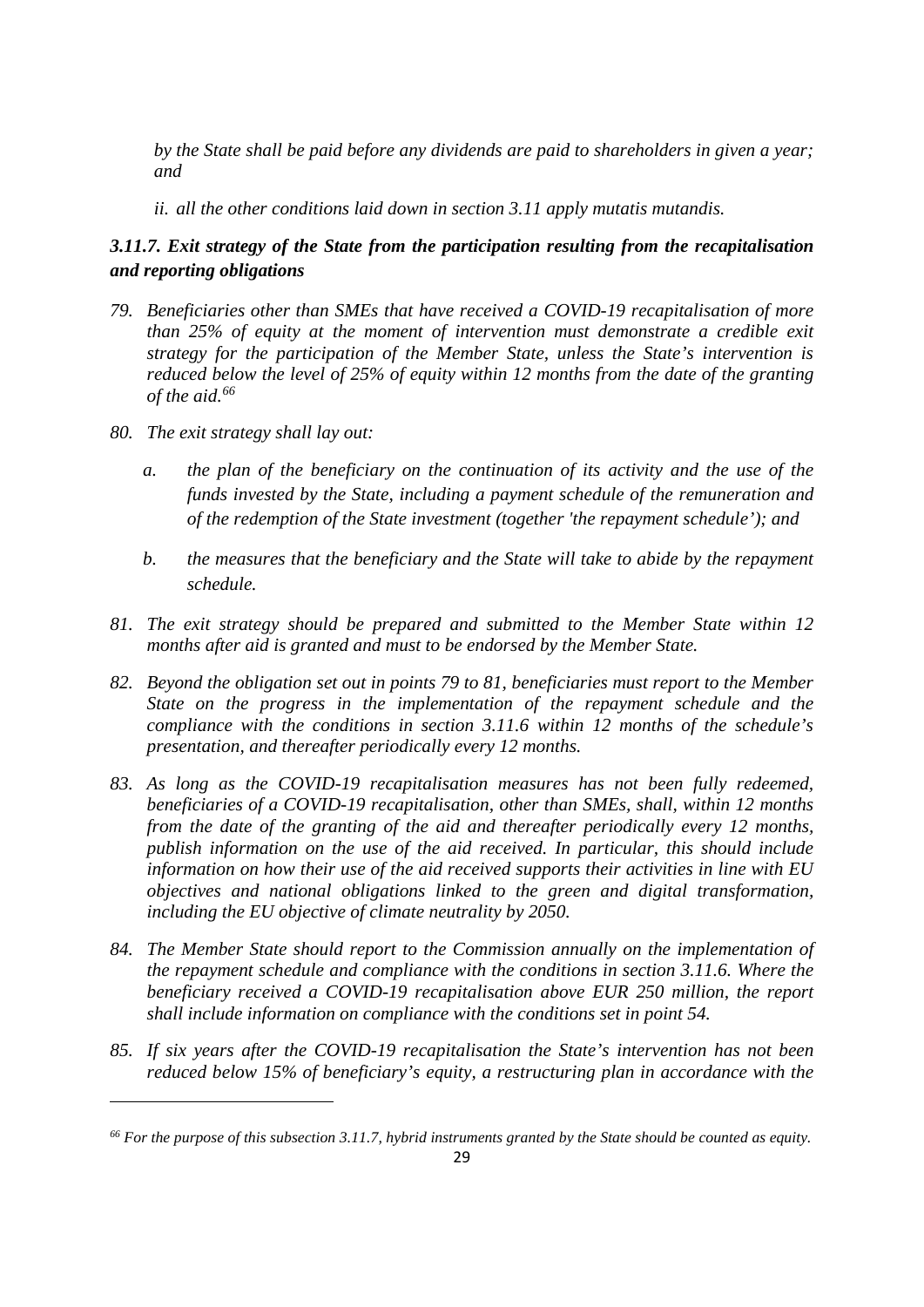*Rescue and Restructuring Guidelines must be notified to the Commission for approval. The Commission will assess whether the actions contemplated in the restructuring plan ensure the beneficiary's viability, also with a view of EU objectives and national obligations linked to the green and digital transformation, and the exit of the State without adversely affecting trade to an extent contrary to the common interest. If the beneficiary is not a publicly listed company, or is an SME, the Member State may decide to notify a restructuring plan only if the State's intervention has not been reduced below the level of 15% of equity seven years after the COVID-19 recapitalisation.*

### **4. MONITORING AND REPORTING**

- *86. Except aid granted under sections 3.9, 3.10 and 3.11, Member States must publish relevant information on each individual aid above EUR 100 000[67](#page-29-0) granted under this Communication, and above EUR 10 000[68](#page-29-1) in the agriculture and fisheries sectors, on the comprehensive State aid website or Commission's IT tool[69](#page-29-2) within 12 months from the moment of granting. Member States must publish relevant information[70](#page-29-3) on each individual recapitalisation granted under section 3.11 on the comprehensive State aid website or Commission's IT tool within 3 months from the moment of the recapitalisation. The nominal value of the recapitalisation shall be included per beneficiary.*
- 87. Member States must submit annual reports to the Commission.<sup>[71](#page-29-4)</sup>
- 88. By 31 December 2020, Member States must provide the Commission with a list of measures put in place on the basis of schemes approved based on this Communication.
- 89. Member States must ensure that detailed records regarding the granting of aid provided for by this Communication are maintained. Such records, which must contain all information necessary to establish that the necessary conditions have been observed, must be maintained for 10 years upon granting of the aid and be provided to the Commission upon request.

<span id="page-29-2"></span>*[https://webgate.ec.europa.eu/competition/transparency/public?lang=en.](https://webgate.ec.europa.eu/competition/transparency/public?lang=en)*

**.** 

<span id="page-29-0"></span><sup>67</sup> *Referring to information required in Annex III of the Commission Regulation (EU) No. 651/2014 of 17 June 2014 and of Annex III of the Commission Regulation (EU) No 702/2014. For repayable advances, guarantees, loans, subordinated loans and other forms the nominal value of the underlying instrument shall be inserted per beneficiary. For tax and payment advantages, the aid amount of the individual aid may be indicated in ranges.*

<span id="page-29-1"></span><sup>68</sup> *Referring to information required in Annex III of the Commission Regulation (EU) No 702/2014 and Annex III of the Commission Regulation (EU) No 1388/2014 of 16 December 2014. For repayable advances, guarantees, loans, subordinated loans and other forms the nominal value of the underlying instrument shall be inserted per beneficiary. For tax and payment advantages, the aid amount of the individual aid may be indicated in ranges.* <sup>69</sup> *The state aid transparency public search gives access to state aid individual award data provided by Member States in compliance with the European transparency requirements for state aid and can be found at*

<span id="page-29-3"></span><sup>70</sup> *Referring to information required in Annex III of the Commission Regulation (EU) No. 651/2014 of 17 June 2014 and of Annex III of the Commission Regulation (EU) No 702/2014 and Annex III of the Commission Regulation (EU) No 1388/2014 of 16 December 2014.*

<span id="page-29-4"></span><sup>71</sup> OJ L 140, 30.4.2004, p. 1-134.